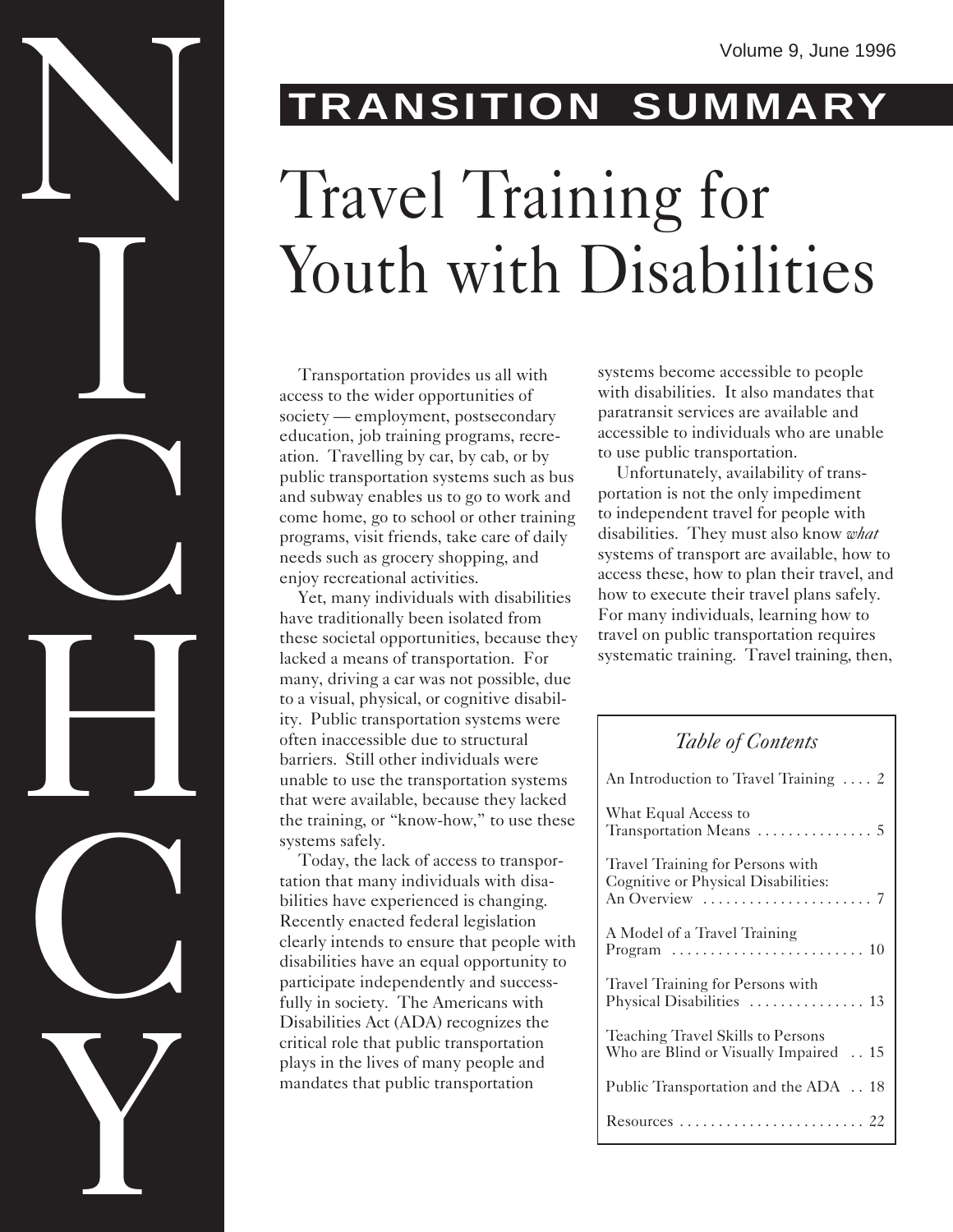is often a crucial element in empowering people with disabilities to use the newly accessible transportation systems in our country.

To this end, the Individuals with Disabilities Education Act (IDEA) can be of particular importance. The IDEA requires public schools to provide what are known as "transition services" to youth with disabilities, to prepare them for the transition from school to adult life. While accessible transportation and transportation training are not specifically mentioned within IDEA, clearly the ability to use available transportation systems may be critical to a student's successful transition into the adult world. Thus, both the ADA and the IDEA provide individuals with disabilities, their families, school systems, service providers, community agencies, and transit systems with compelling incentives to work together to ensure that individuals with disabilities learn how to use accessible transportation.

This *Transition Summary* focuses upon just that — training people with disabilities to use public transportation safely and independently. This Transition Summary was written for people who live in communities which have some form of public

transportation. The following articles describe the essential components of a successful travel training program, the specific skills that travelers need to have in place to assure safe and independent travel, and the issues that arise with specific disabilities such as physical, cognitive, and visual impairments. An overview of the ADA, as it relates to transportation, is also provided. This *Transition Summary* concludes with a listing of resources of further information including resources for people living in small and/or rural communities.

## An Introduction to Travel Training

 *by*

*Margaret M. Groce, Supervisor, New York City Board of Education Travel Training Program*

### *What is travel training?*

Travel training is short-term, comprehensive, intensive instruction designed to teach students with disabilities how to travel safely and independently on public transportation. The goal of travel training is to train students to travel independently to a regularly visited destination and back. Specially trained personnel provide the travel training on a one-to-one basis. Students learn travel skills while following a particular route, generally to school or a worksite, and are taught the safest, most direct route. The travel trainer is responsible for making sure the student experiences and understands the realities of public transportation and learns the skills required for safe and independent travel.

The term "travel training" is often used generically to refer to a program that provides instruction in travel skills to individuals with any disability except visual impairment. Individuals who have a visual impairment receive travel training from orientation and mobility specialists.

*(Orientation and mobility training is discussed in the article by Elga Joffee on page 15.)* Travel trainers have the task of understanding how different disabilities affect a person's ability to travel independently, and devising customized strategies to teach travel skills that address the specific needs of people with those disabilities.

### *What federal legislation supports the provision of travel training?*

Interest in travel training has increased in the 1990s. Recently enacted federal legislation clearly intends to ensure that people with disabilities have an equal opportunity to participate independently and successfully in society. Of significance are the 1990 passage of the Americans with Disabilities Act (ADA) and the 1990 passage of the Individuals with Disabilities Education Act (IDEA), which reauthorized and amended Public Law 94-142.

The ADA recognizes the critical role that public transportation plays in the lives of many people and

mandates that public transit systems become accessible to people who have disabilities and that paratransit services are available and accessible to individuals who are unable to use public transportation. In recognition of the ADA, architectural barriers are being removed, new transit vehicles are being purchased, equipment is being modified, paratransit certification and eligibility practices are being established, and transit personnel are being trained to provide



*Courtesy of the NYC Board of Education Travel Training Program*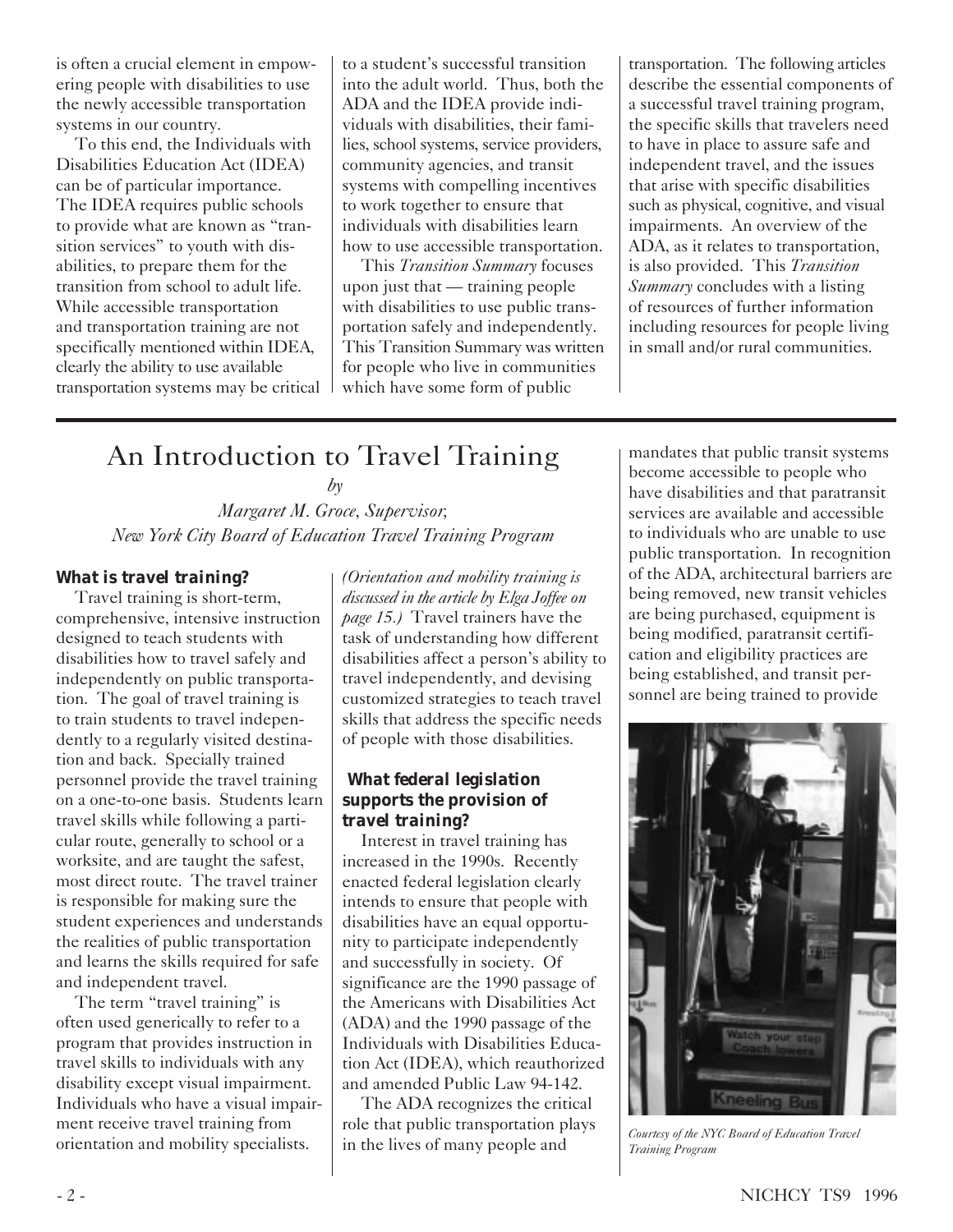service to people who have disabilities. Nationwide, the transit industry is expecting to serve increasing numbers of individuals who have disabilities. *(For more information on the ADA, see the article by Rosalyn Simon on page 18.)*

The IDEA requires public schools to provide transition services to students with disabilities, to prepare them for the transition from school to post-school life. *Transition services* are a coordinated set of activities intended to prepare young people with disabilities to participate in the everyday life of their community. These services include instruction in employment and life skills and identifying adult living objectives. For many students transportation is critical to transition, since transportation affects how people live, work, play, and participate in their community. Parents and professionals need to advocate for the inclusion of travel training in the Indivudualized Education Program (IEP). Access to transportation, and the ability to use it, can open doors and provide a means to many otherwise unavailble opportunities to persons with disabilities.

Together, the ADA and the IDEA provide individuals with disabilities, their families, school systems, service providers, community agencies, and transit systems with compelling incentives to work together to ensure that students learn how to use accessible transportation.

Providing students with travel training can reduce expenses for school districts, local governments, transit providers, agencies, or any organization that provides transportation. The cost of using public transportation is significantly less than the cost of using a contracted private car or private bus service. While the cost of training a student can be substantial, in the long run that cost is a worthwhile investment, since the student will gain independence and henceforth will assume responsibility for the cost of using public transportation.

### *What skills are required for traveling independently?*

Experienced travel trainers agree that simply teaching students to follow a route is not enough to ensure safe travel. A quality travel training program will require students to demonstrate certain skills before travel training in real life situations begins and will require students to practice certain skills with 100% consistency before they can be recommended for independent travel.

Before being allowed to enter travel training, students should possess three general skills. These are:

- 1. An awareness of personal space, meaning a clear idea of where their personal space ends and that of others begins.
- 2. An awareness of their environment.
- 3. The ability to recognize and respond to danger.

The article, *"A Model of a Travel Training Program — The New York City Board of Education Travel Training Program" (see page 10),* provides more detail on these skills.

Before being allowed to travel independently, students should demonstrate a number of other skills. Specifically, they should be able to:

- ✓ cross streets safely, with and without traffic signals
- $\checkmark$  board the correct bus or subway
- $\checkmark$  recognize and disembark at the correct destination
- $\sqrt{\phantom{a}}$  make decisions
- ✓ initiate actions
- $\checkmark$  recognize the need for assistance and request help from an appropriate source
- ✓ follow directions
- ✓ recognize and avoid dangerous situations and obstacles
- ✓ maintain appropriate behavior  $\checkmark$  handle unexpected situations,
- such as re-routed buses or sub ways, or getting lost
- ✓ deal appropriately with strangers.

Before graduating from a travel training program, students must demonstrate mastery of these skills and employ them with 100% consistency. Although students find it useful to be able to read, tell time, and calculate simple math, these skills are not mandatory for independent travel or for travel training, and no individual should be denied training if she or he lacks these skills. A good travel training program accounts for a student's disabilities while making full use of a student's abilities.

### *When should young people with disabilities enter a travel training program?*

Most people enter travel training between the ages of 15 and 21. However, it may be appropriate for some children to be introduced to travel training at an earlier age.

### *How is a student selected for travel training?*

A student can request training for herself or himself or be referred to travel training by his or her family or by school personnel or anyone closely involved in the daily life of the student. It is important to note that travel training may need to be included as a crucial component of a student's Individualized Education Plan (IEP), the education and transition plan drawn up by the student and his or her teachers and family.

The candidate for travel training then goes through an assessment process. A travel training professional gathers information about the student's functioning and behavior by observing and conducting personal interviews with the student. By assessing the student's performance of various tasks, the travel trainer develops a profile of the student's functional abilities, needs, experiences, and motivation. The travel trainer fully explains the process and desired outcomes of travel training to the student and his or her family, who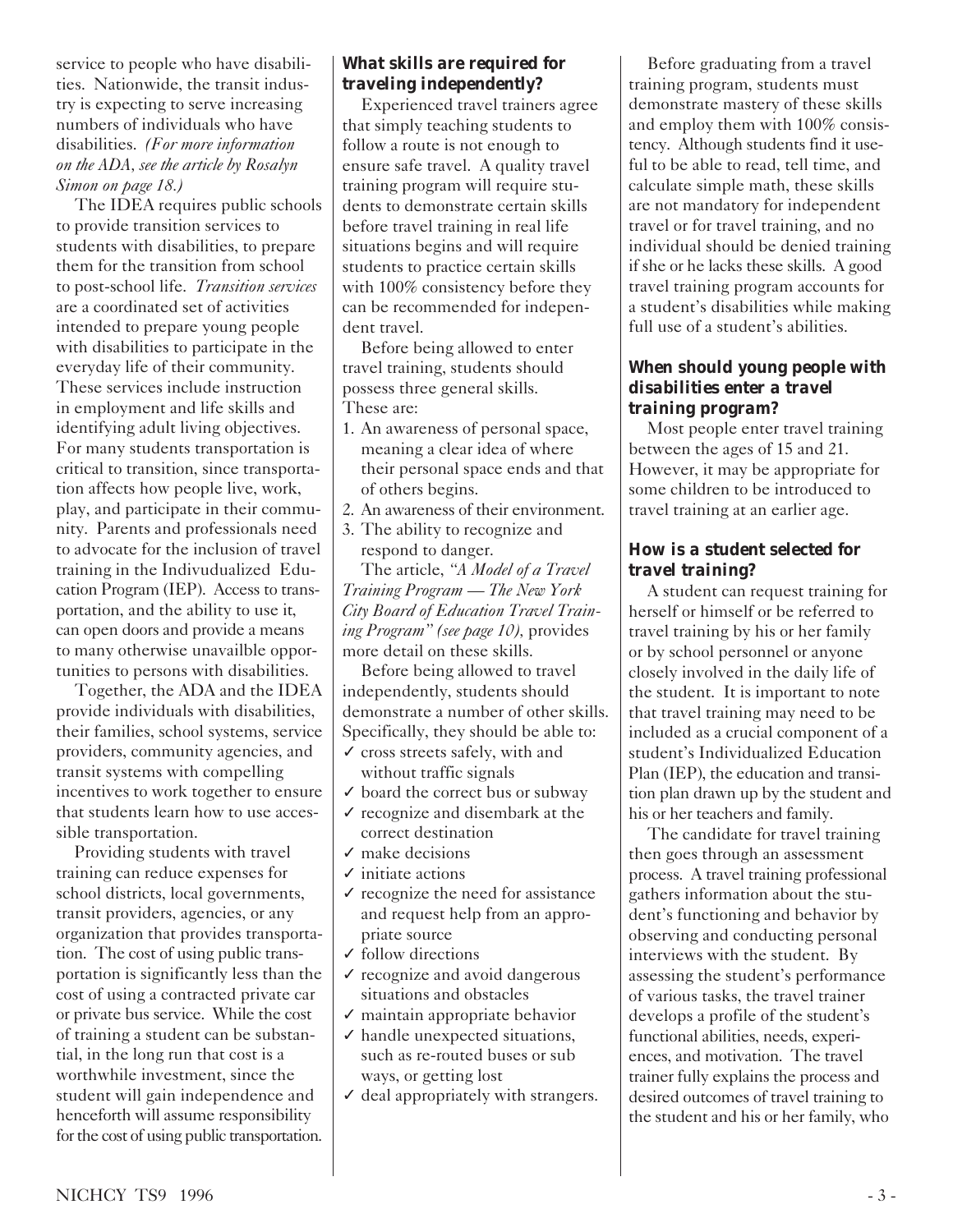must give consent before travel training can begin. Everyone involved in travel training must agree that the student will be allowed to travel independently if she or he successfully completes travel training.

### *Does the idea of traveling independently make students nervous?*

Yes, initially, many students express anxiety about traveling alone. A student's anxiety may be a reflection of his or her family's anxiety about the prospect of the student traveling independently, or simply a genuine insecurity on the part of the student, who is entering the complex world of public transportation at a disadvantage.

The assessment process often indicates that students, especially those with moderate to severe developmental disabilities, have little or no concept of the meaning of being "alone" and may have difficulty understanding the concept of independent travel. Beginning with the assessment process, travel training should gradually but fully introduce students to independent travel, taking care to slowly reduce their anxiety and that of their families.

### *What happens during travel training?*

A travel trainer usually begins training a student at the student's residence, which allows the trainer to:

- ◆ observe the student in a familiar environment
- ◆ reassure the family through daily contact
- ◆ assess the student's home environment at regular travel times for potential problems, and
- ◆ remind the student's family of the independent aspect of independent travel that is, the student will be acting independently in the everyday world, outside the family's care.

Travel training should occur at the time of day when a student will later be traveling independently, so that a trainer can assess the effectiveness with which the student handles the noise, varying light, crowds, fatigue, busy intersections, and empty streets associated with a particular route, and adjust travel training accordingly. Travel training should continue through inclement weather, so students can get used to using an umbrella, traveling through snow and ice, and dressing appropriately for the weather. Regardless of the nature of their disability, most students need to learn the various skills required for traveling in all kinds of conditions.

In a quality travel training program, a travel trainer works with one student at a time. The trainer follows the travel route with the student and instructs the student in dealing with problems such as getting lost or taking a detour around a construction site. The trainer should teach the student to make decisions, deal with the consequences of decisions, and maintain appropriate safety and behavior standards.

When a student successfully performs all the skills necessary for safe travel along a chosen route in the company of a trainer, most travel training programs send the student on a "solo" trip, during which the student travels alone on a bus or train, and the trainer follows behind in a car or in an adjacent train car. During this initial solo trip, the student is aware that she or he is being followed by the trainer.

While the "solo" trip is an appropriate means of determining a student's travel skills, the "solo" trip does not give the trainer information on how the student manages while traveling alone and independently. Different travel training programs will obtain this information using different methods. For example, a student in the New York City Board of Education Travel Training

Program is followed again after successfully completing a "solo" trip, this time by a travel trainer unknown to the student. This new travel trainer assesses the student's performance when the student believes he or she is truly traveling alone and independently or an "observation solo" trip. The trainer, remaining unknown, observes the manner in which the student handles the responsibilities of traveling alone, but stays close enough to ensure the student's safety if intervention is required. Whether or not a travel training curriculum includes an "observation solo" trip at the end of a travel training program, a travel trainer should give the student, the student's family, and whomever initially referred the student for travel training a recommendation or written report regarding the student's ability to travel safely and independently.

### *Why are travel training programs necessary?*

Being able to get around on one's own accord is an important component of independence; this is as true for people with disabilities as it is for those without disabilities. Nearly all people who have disabilities can (with training and the use of accessible vehicles) board, travel on, and exit a public transportation vehicle. However, a certified travel training program is often needed to teach people who have a disability to do so safely and independently. Programs that maintain high quality procedures for travel training are crucial in helping people who have a disability to develop autonomy and practice their right to move freely through a community.

### *Who should provide travel training?*

 A logical place to implement travel training programs is within the public school system. As the primary providers of education for students with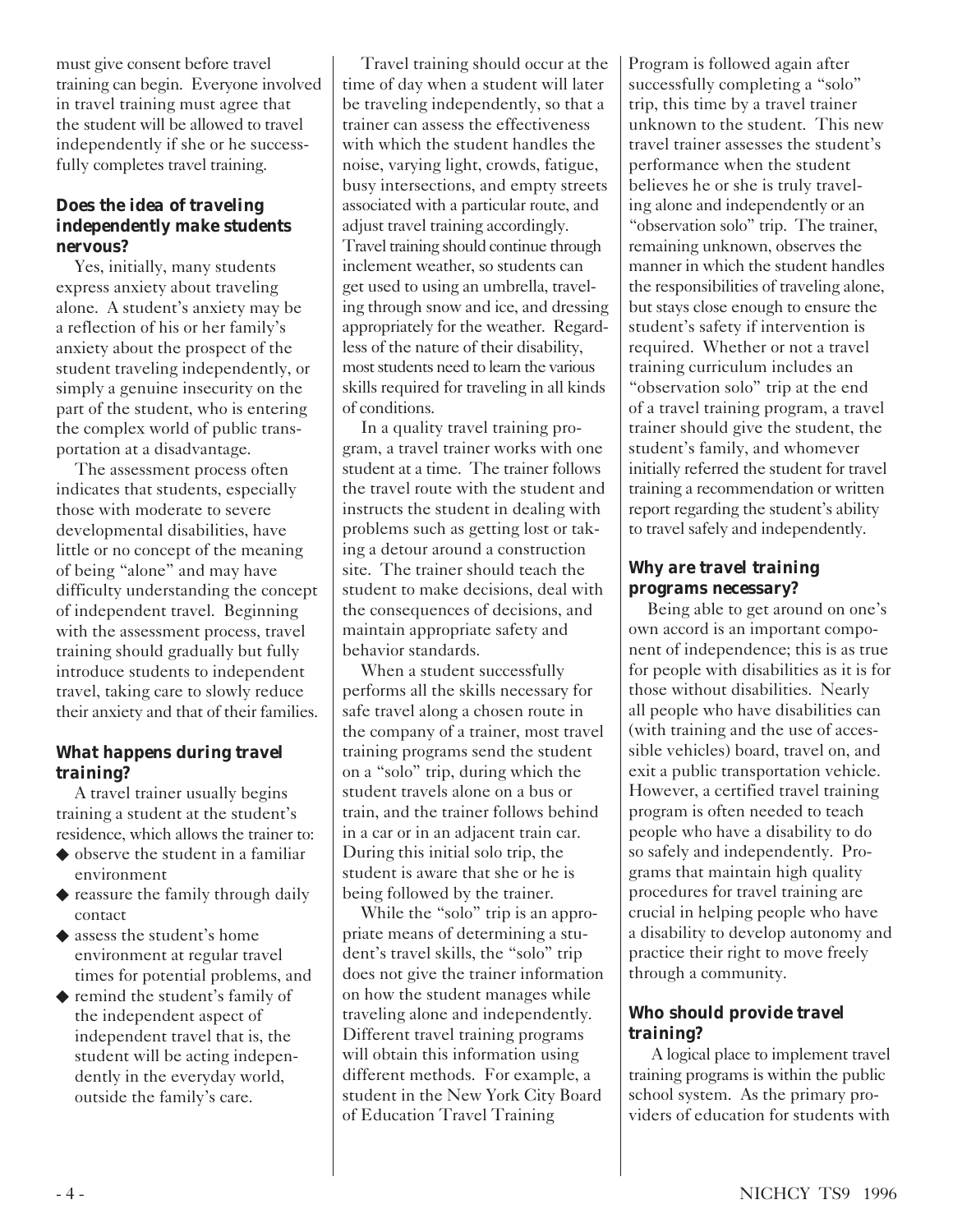a disability, local school districts have a full range of resources available to develop quality travel training programs. Since students are part of a school system for many consecutive years, educators can plan and deliver a full program of travel instruction. When a student enters the school system, this instruction can begin with activities that develop a student's sense of purposeful movement. *Purposeful movement* is the cognitive and physical ability to move safely and independently through the complex environments of school, home, and neighborhood, and includes such movements as negotiating stairs, using a telephone, boarding a bus, or crossing a street. As students progress through the school years, the various travel skills can be introduced and practiced routinely. Then, as students become young adults and are close to exiting the school system, explicit travel training can become part of their education and can form the basis of the transition from school transportation to public transportation.

Most students who successfully complete a comprehensive travel training program along one route require little additional training to learn other routes and reach other destinations. Learning purposeful movement skills early in school, then entering a travel training program in high school, reduces the time and expense required for additional travel training and helps individuals with disabilities acquire the transportation skills they will need once they leave secondary school.

While the public school system is the optimal environment in which to begin travel training, individuals with disabilities can also get travel training from independent living centers or similar agencies. More information about travel training programs local to you may be obtained from state offices that deal with developmental disabilities or

by contacting some of the organizations listed in the "Resources" section of this document.

### *Who benefits from travel training programs?*

The individual with a disability, the family, the school system, and society have much to gain from standardized, quality travel training programs. Individuals with a disability gain self esteem by traveling independently, and many students remark on how much it means to them to be "treated just like anybody else" and to be able to say "I can do it myself." Learning the skills they need also increases their access to the wider

opportunities of society, including employment, post-secondary education, job training programs, and recreation. The ability to travel independently and at will provides people who have disabilities with a vital key to achieving as much participation in society as they desire.

Society, too, benefits when people with disabilities participate actively in everyday life. Travel training programs can enable students with disabilities to become adults who can travel to and from their jobs without support, who are involved citizens of their communities, and who have the opportunity to live independently.

### What Equal Access to Transportation Means *by*

### *April M. Myers*

### *The Importance of Equal Access to Transportation*

Access to transportation is the key to independence, productivity, and inclusion in community life for people with disabilities. Even after people with disabilities complete educational or vocational training and are ready to enter the work force, most discover that their choices of employment are limited by the availability of accessible transportation. Their opportunities to participate in and enjoy other activities — going to the mall, the coffeehouse, the movies, the public swimming pool, or other recreational places — may be similarly limited. If people with disabilities don't have access to public transportation or don't know how to use it safely, their lives can become isolated.

It's important that people with disabilities receive training on how to use existing transportation services safely, including public transportation. Some individuals live in communities where there are no public transportation services and must rely solely on the goodwill of others for transportation to work, school, medical services, or anywhere else they need or wish to go. It is very beneficial for everyone to learn about the transportation services that are offered in their communities by private organizations and federal, state, and local governments. All people with disabilities should be aware of their right to equal access to transportation under the Americans with Disabilities Act (ADA).

### *My Own Experience*

I am a person with cerebral palsy, who grew up in a rural community in which my primary means of transportation was my mother's dedication to helping me include myself in my community. As with many children, everything was fine until I reached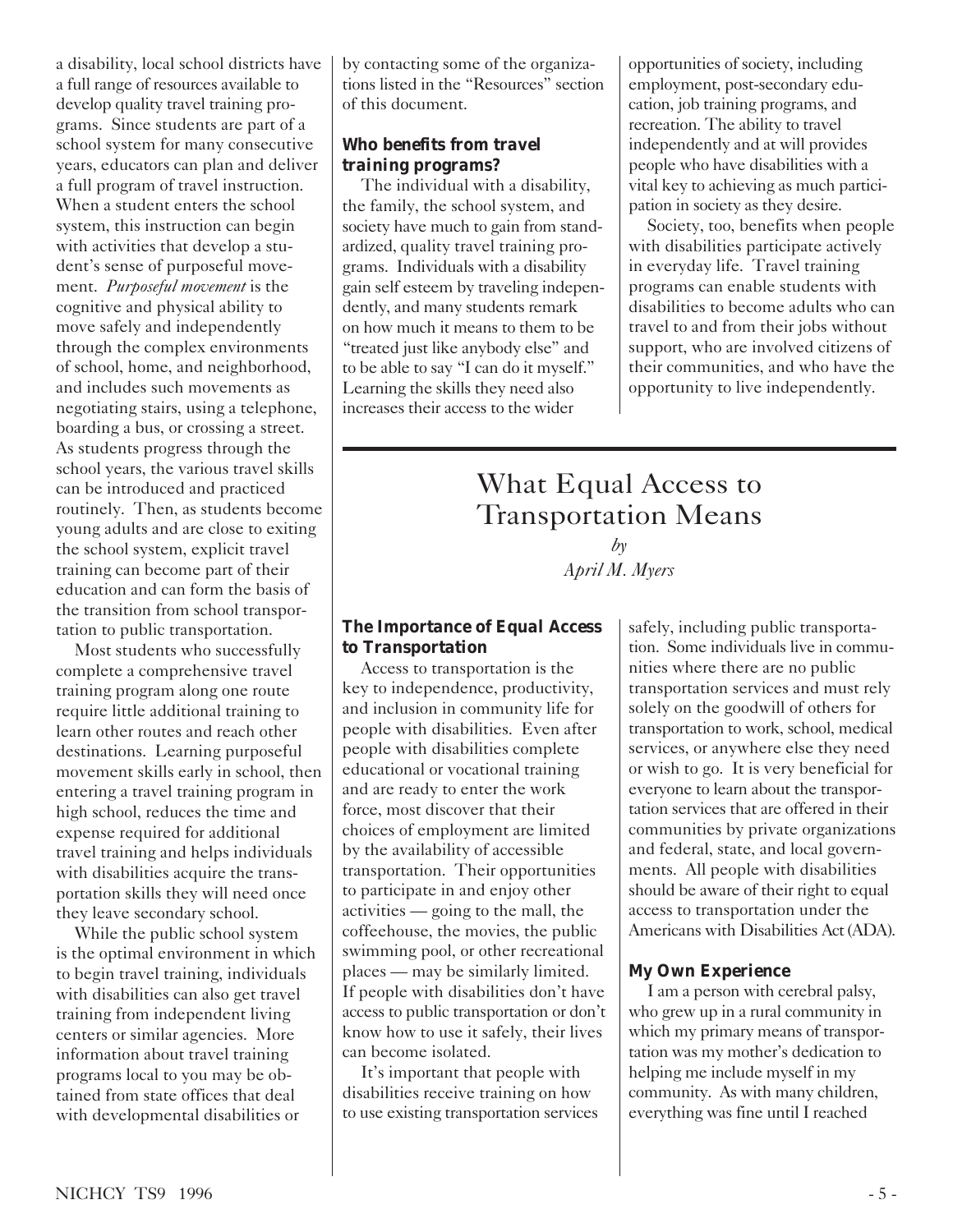adolescence and wanted more independence from my mother. I became a rebellious teenager, depressed because my disability seemed to be determining my future, and I often dreamed of running away from home. A member of my family was always close by, knowing and watching everything that I did and everywhere

I came to the realization that no one was standing in line to volunteer to provide me with my personal transportation service. I was fortunate enough to have a friend living in Washington, DC, who invited me to come stay with him for a week.

During my visit to DC, I had my first taste of freedom on a subway and

*"It's difficult to imagine the importance of the power of independent travel in shaping a person's life. Now, instead of waiting for someone to volunteer to assist me with achieving my goals and being restricted by the availability of their time, I had the power to move around as I wanted."*

that I went. I felt as if I had no privacy, no space of my own to grow up in, and no time just to experiment with life and relationships. I needed breathing room to discover who I really was, space to figure out for myself where I could fit into society, and the time to determine what I could do for myself.

Thankfully, throughout the difficult years of high school and college, my mother's devotion to providing me with transportation did not diminish, and she often went to extreme lengths just to see her daughter smile. She would drive two hours each way to take me to skiing lessons and would take me to clubs to go dancing, then return at 1:00 a.m. to pick me up when the club closed. I was very lucky to have had the opportunity to develop my social skills, participate in recreational activities, experience the fun side of life, and become a member of my community.

While I was in college, my mother was diagnosed with leukemia and was no longer able to provide me with transportation. This was when I truly discovered what isolation meant, and bus system. I learned by trial and error how to access and use the public transportation system. After each successful experience, I found the confidence to venture farther and farther from my friend's apartment. I felt empow-

ered, in control of determining how my time was spent. For the first time, I had a role in shaping the literal direction of my life.

It's difficult to imagine the importance of the power of independent travel in shaping a person's life. Now, instead of waiting for someone to volunteer to assist me with achieving my goals and being restricted by the availability of their time, I had the power to move around as I wanted.

Two years after my visit to DC, I decided to move there. I packed my bags in hopes that the freedom of public transportation would enable me to achieve a lifestyle of independence, productivity, and inclusion for which I had been looking for so long.

It has been almost seven years now since I moved to DC. My independence has become my personal strength and has allowed me the opportunity to have a career and to advance within my profession.

### *Where to Look for Travel Training Programs*

Various service providers and community projects offer travel training programs to their service populations. As is the case with most disability-related programs, each training program has its own eligibility criteria and guidelines for program participation. Many programs concentrate on specific types of disability, which makes it easier for staff members to become experts on training techniques and possible accommodations for the specific needs of their students. While some programs offer their services solely

The first time her daughter 16-year-old Jennifer, who is deaf, went on a public bus Joan was plagued with concerns. Can she do this? What if she misses her stop? What if she gets lost? Will I ever see her again? Jennifer had gotten an after-school job and needed to ride the bus to get there. "I wanted her to have a job," said Joan. "I thought it was important for her to feel independent." Everything went fine and Jennifer has been using public transportation, both the buses and the subway system for over three years now. "She's a whiz," says Joan. "She's much better at using public transit than I am, because she does it everyday. In the beginning it was very hard, but I knew I had to let her go. I think that parents tend to hold their kids with disabilities back. But, they probably know much more than we give them credit for."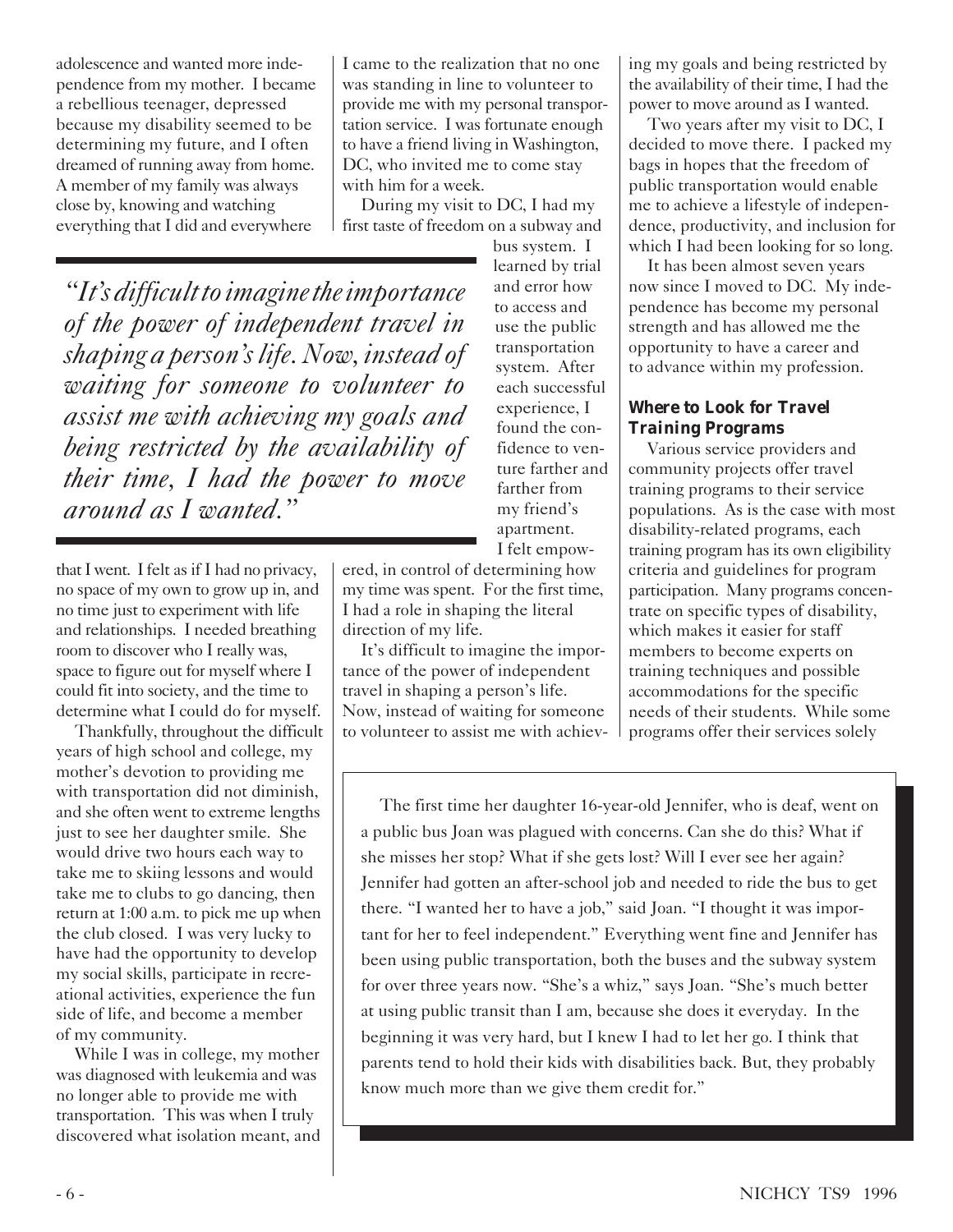on an individual basis or in small groups, others offer a combination of services that can provide the necessary flexibility for many individuals with various disabilities.

Public and private schools, Centers for Independent Living, Vocational Rehabilitation Services, MR/ DD Programs, and the Lighthouses for the Blind Program either directly offer travel training programs or can make referrals to community providers of travel training. High schools may offer travel training courses or may make arrangements with a community travel training program to offer travel training to students with disabilities. Often organizations that train seeing, hearing, and companion dogs will train individuals who apply for their services on how to use public transportation safely with the assistance of their service animal.

Many training projects are funded through government grants and are offered at no cost to the individual. Training curricula vary from project to project, according to the varieties of transportation services available in the community and the project's targeted student population. The curricula of a travel training program should be flexible enough to accommodate individual learning styles, various types and levels of disabilities, and the goals and needs of the individual.

When selecting a travel training program, it is important to select a program that has worked with people who have your particular disability. It is critically important that the trainers have enough flexibility to modify the training program to accommodate your learning style and needs. Ask about the qualifications of the trainers, about safety policies, and for references from people like you.

While it may be useful for the program to include classroom instruction, the greater part of a training program should emphasize hands-on travel training. The trainer should be available if necessary to assist an

individual in learning routes of travel, such as from home to work, work to the movies, school to home, or home to the grocery store. The training program and its staff should be sensitive to the individual desires and lifestyles of the individuals who are participating in their program. Some training programs, notably Centers for Independent Living, employ individuals with disabilities as their trainers.

### *In Closing*

For some individuals with disabilities, the Americans with Disabilities Act has opened up new doors to their community and has enabled them

to access transportation services for the first time. However, the majority of individuals with disabilities still remain unaware of their rights under the ADA and lack information and training on how to use public transportation systems. Community services organizations, educational and vocational programs, and transportation providers can work together to reach people with disabilities and to develop creative projects and solutions to meet their transportation needs. With access to dependable transportation, the goals of independence, productivity, and inclusion for many people with disabilities will be greatly enhanced.

### Travel Training for Persons with Cognitive or Physical Disabilities: An Overview

*by Patricia J. Voorhees, Travel Training Specialist Delaware County Intermediate Unit*

This article provides an overview of many critical travel issues — and, thus, the training issues — encountered by people who have cognitive disabilities or physical disabilities. While a person with a cognitive disability needs to be able to perform the same travel activities as a person with a physical impairment (e.g., find out needed travel information, plan the trip, access the transportation vehicle in the right place, and so on), the actual travel training that each person receives will vary considerably, due to the differing nature of their disabilities.

### *Travel Training Guidelines for People with a Cognitive Disability*

Traveling independently on public transportation is one occasion when a person with a cognitive impairment must perform with

absolutely no assistance. Training a person with a cognitive impairment to use public transportation requires a comprehensive and individualized instructional program. Before a person with a cognitive disability can safely use public transportation, she or he must demonstrate 100% consistency in many functional skill areas, beyond simply learning the travel route to and from a destination.

Before travel training begins, a travel trainer determines a student's strengths and weaknesses, assesses how much support the student can expect from her or his parents or guardians, and reviews the travel route to determine the feasibility of traveling to a specific destination. Travel training begins only when the student is ready to learn the travel route and has support from parents or guardians. It's notable that a student with a cognitive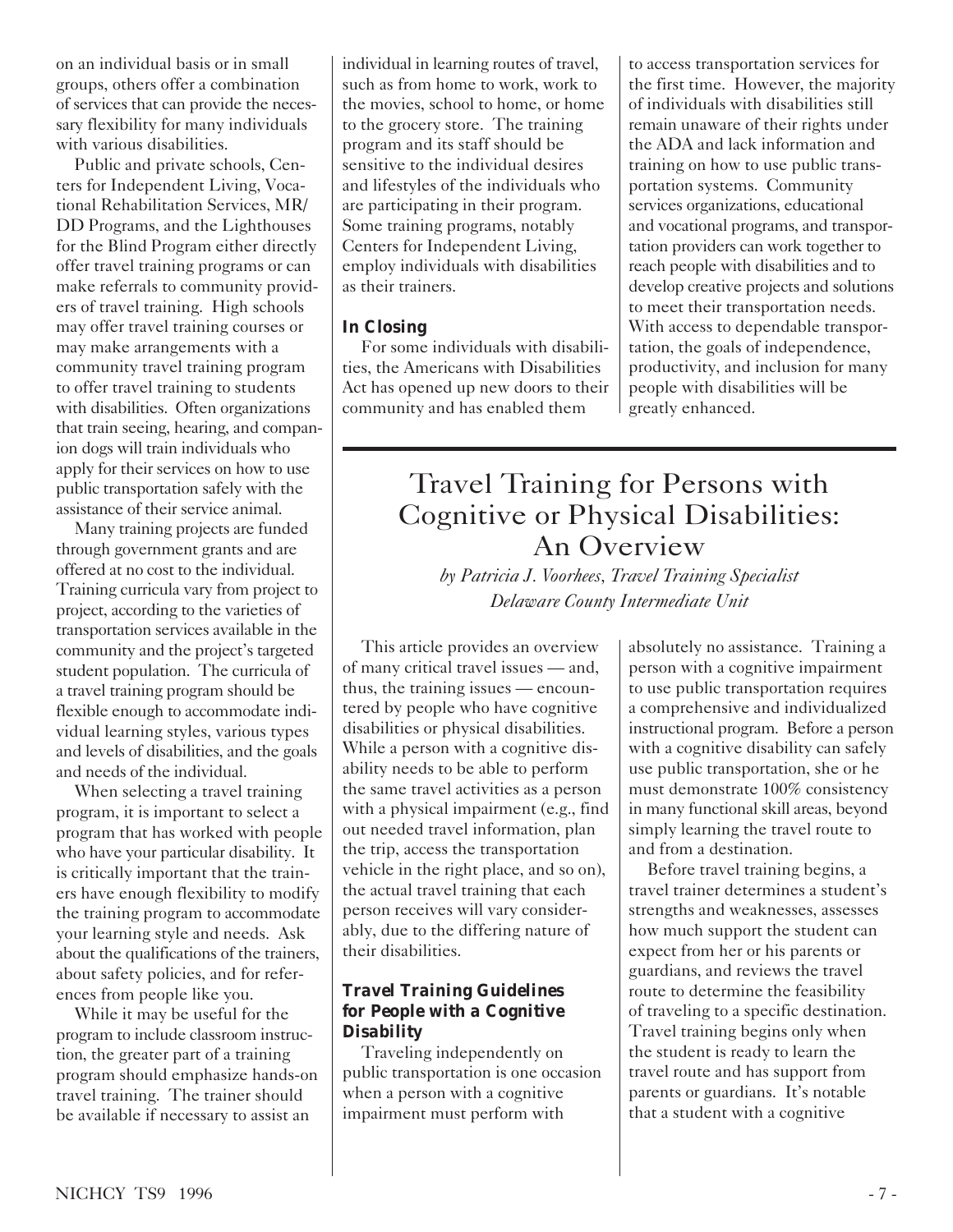disability does not necessarily have to know how to read a clock, make change, or understand survival signs to succeed in a travel training program, though these skills certainly are assets.

A comprehensive travel training program for people with a cognitive disability should consist of the following:

**Phase 1** — Detailed instruction in specific travel routes, fare costs, boarding and deboarding sites, and the demonstration of pedestrian skills necessary for this travel route, as well as constant practice in life skills such as appropriate interaction with community workers and with strangers, use of a public telephone, and appropriate behavior in public places.

**Phase 2** — Direct observation of the student by the travel trainer to verify that the student has learned all necessary travel skills taught in Phase 1.

**Phase 3** — Instruction in emergency procedures. Emergencies can include boarding the wrong transit vehicle, missing a stop, or losing one's fare or transfer pass.

**Phase 4** — Assessment of the student's interactive skills with strangers. Travel training programs may use plainclothes police officers or travel trainers (whom the student has not met) to approach the traveling student and try to extract personal information from him or her. Students pass this assessment procedure if they do not impart personal information to or leave with a stranger.

**Phase 5** — Indirect observation of the student. As the student walks to and from the transit stop and rides the transit vehicle independently, her or his performance is assessed at a distance by a travel trainer, who follows in a car. The student is aware that she or he is being observed.

**Phase 6** — Covert observation and assessment. The student is not aware that she or he is being observed.

**Phase 7** — Follow-up observations. Periodically, a student who successfully completes a travel training program should be covertly observed to verify that she or he is still practicing safe travel skills.

While different travel training programs may vary the order in which they teach travel skills, the teaching methods of travel training programs should be the same. The average length of a quality travel training program is fifteen sessions, though training time will vary according to the complexity of the travel route and the nature of the student's disability.

Once a person with a cognitive impairment begins to travel independently along one travel route, typically she or he learns other travel routes with relative ease. Sometimes

*"Before travel training begins, a travel trainer determines a student's strengths and weaknesses, assesses how much support the student can expect from her or his parents or guardians, and reviews the travel route to determine the feasibility of traveling to a specific destination."*

the individual will generalize to a new route the training she or he received for the initial route. Other students may simply need "routing," a brief review of a new travel route. Still others may need the same

intense instruction to travel to a new destination, especially if reaching the new destination requires new or more advanced pedestrian skills or different modes of transportation.

### *Travel Training Guidelines for People with a Physical Disability*

Persons who have physical impairments may not require the intensive travel training that persons with a cognitive impairment require. Instead, travel training for people with a physical disability often focuses on developing life skills and selfassertiveness. *(For more detailed information, see the article by Sandra Samberg on page 13.)* For example, a person in a wheelchair may learn how to use a wheelchair lift, or a person with cerebral palsy may learn how to safely use an escalator or how to enter and leave a crowded subway. Individuals with physical disabilities may also learn how to appropriately ask for assistance, or how to assert their rights in traveling and other social situations. Above all, a program should first and always consider the personal safety of the student.

Practical travel training should also teach students to investigate a destination to make certain, for example, that curb cuts exist on both sides of a street or that a restaurant has accessible restrooms. Students with a physical impairment need to learn problem-solving techniques to cope with unexpected emergencies, such as missing the last train home or negotiating a large mud puddle after a rain storm. Students may also find it valuable to develop a community with persons who have similar impairments, since sharing experiences and advice within a community can be reassuring and informative and can reinforce productive behaviors.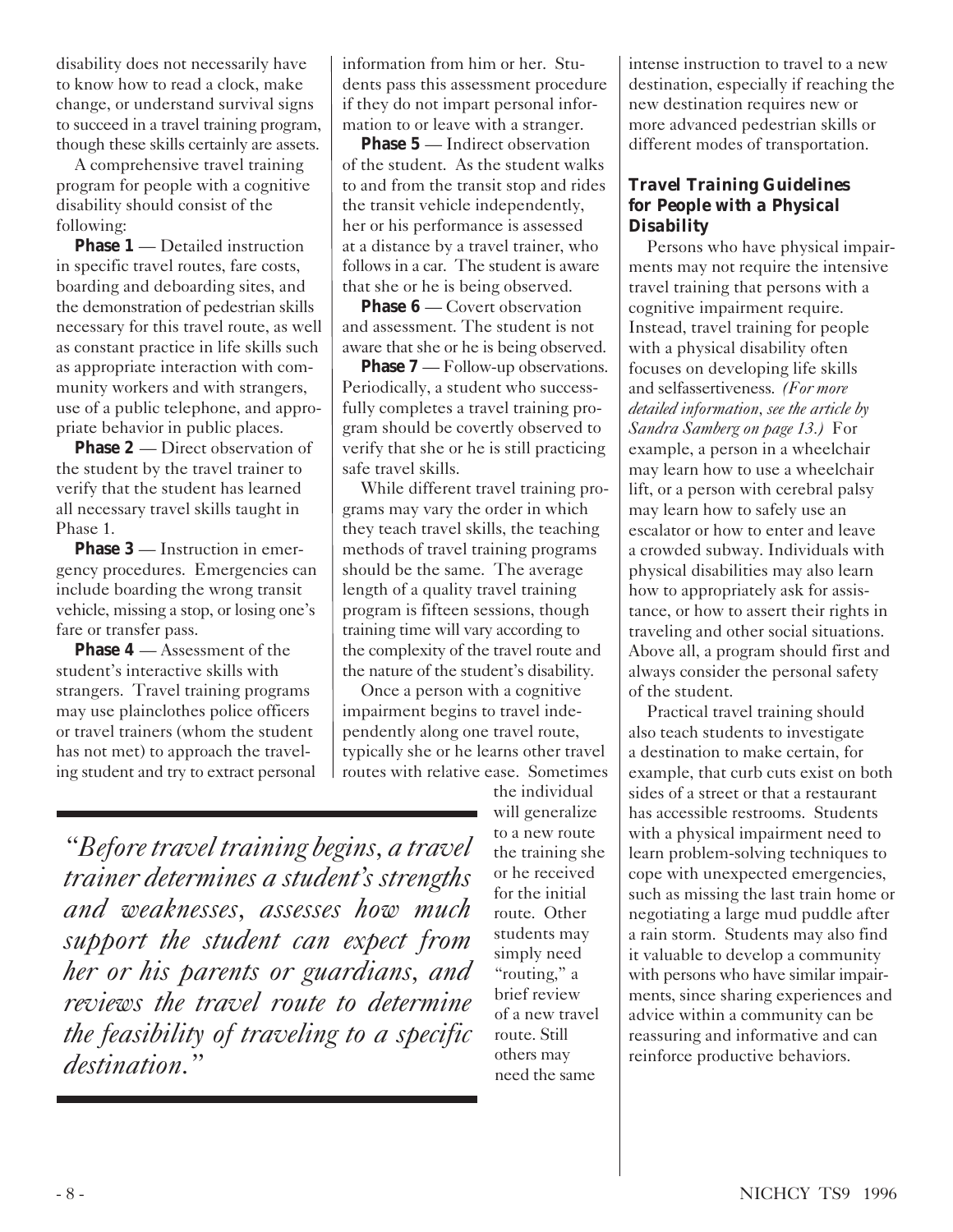Learning how to contact their local transit authority to obtain information on accessible transportation in their area is also a necessary skill for an individual with a physical disability. This includes finding out about regularly scheduled, fixed route services such as buses and trains, and paratransit and special travel services. Many persons who have a physical impairment never contact these providers but typically allow a family member or a friend to make contacts and procure information. A comprehensive travel training program should teach students to get this information for themselves. Students who learn to make contacts, procure information, and arrange for travel services will gain independence and confidence.

### *What to Look For in a Travel Training Program*

When investigating travel training programs, one should thoroughly review the training procedures each program offers. Although a national movement to establish travel training standards is underway, no standards presently exist.

Some travel training programs encourage individuals with a disability, as they travel, to seek assistance from "natural helpers" — other passengers who frequently ride the same transit vehicle. However, professional travel trainers would not advocate this practice as safe or realistic. Establishing reliance on natural helpers may cause problems for the trainee, since a natural helper is likely to occasionally absent himself or herself from the transit vehicle, leaving the trainee on his or her own. It is never wise to "link" a person with a cognitive impairment to a stranger; in fact, a responsible travel training program will advocate wariness toward strangers.

Sarah, now 23 years old, who has Down syndrome, has been using public transportation since high school. She went through travel training in school, and her mother Joyce taught her how to get to her present job using the public buses. "At first I was afraid that a situation would arise that she wouldn't be able to deal with," says Joyce. "Changes in routine can throw her off. But, she's really surprised me with her ability to problem solve." Sarah has successfully handled re-routed buses, delays, and even one bus breakdown. Much of her ability to handle these situations comes from going over "what to do if..." situations with her mom. Her daily route involves changing buses and she's never missed her stop once!

Another travel training technique that some programs advocate is the use of peer trainers. One should be leery of using a developmentally disabled peer to teach travel training since training in pedestrian skills and emergency procedures can be a complex task for instruction. These and other safety issues can arise with this practice. When teaching travel training, safety should be the foremost concern of any quality program.

Many travel trainees must "unlearn" certain travel behaviors that they were encouraged to practice in the past. Trainees must learn to avoid being too friendly to strangers, to solve unexpected problems, to make decisions, and to make judgements indepedent of others (such as not running across a street when the light is red to try and "beat" an oncoming car). The family and educators of a person with a cognitive impairment should consider whether they unconsciously encourage unsafe travel practices in the student.

#### *Summary*

This article briefly described the major elements that should be addressed in a travel training program for a person with a cognitive disability and in a program for an individual with a physical disability. Clearly, while there are overlaps in the types of programs appropriate for the needs of these individuals, there are differences as well. One of the chief differences lies in the issue of safety and the difficulty that a person with a cognitive impairment may have in learning behaviors that ensure his or her safety when traveling. Safety is an issue that must never be compromised in a travel training program. When it comes to crossing the street, only 100% accuracy and safety are acceptable!

The next article in this *Transition Summary* describes in some detail a training program developed for addressing the needs of individuals with cognitive impairments. It is set in New York City, but the basic premises of this program are applicable to any urban environment, as well as some surburban localities. The subsequent article, by Sandra Krantz Samberg, provides similar detail regarding travel training for those who have physical disabilities.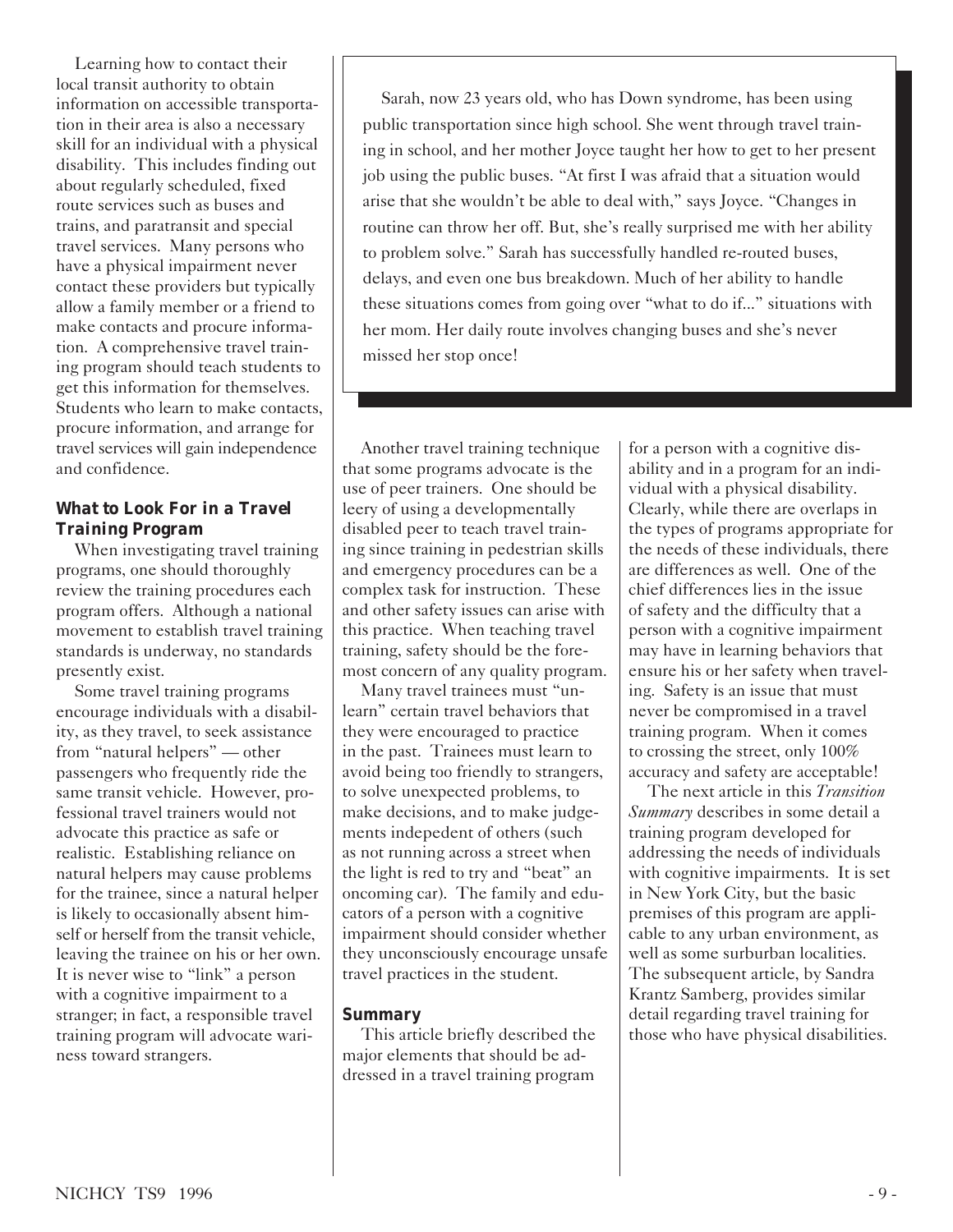### A Model of a Travel Training Program — The New York City Board of Education Travel Training Program

*by*

*Margaret M. Groce, Supervisor, New York City Board of Education Travel Training Program*

### *Introduction to the NYC Travel Training Program*

The New York City Board of Education Travel Training Program is an example of an effective travel training program set in an urban area. While not all travel training programs follow exactly the practices of the NYC Program, travel training programs of quality will operate by practices similar to these. By reading about this model, you should be able to tell what to expect from an urban travel training program.

### *The Program's Background*

The New York City Board of Education Travel Training Program, initiated during the 1970-71 school year by the New York City Board of Education, has roots in other programs. In 1961 the New York City Board of Education established an Occupational Training Center (OTC), the first of its kind, to teach employwith moderate and severe developmental disabilities were not making use of the OTC because they were unable to use public transportation to reach it. OTC staff recognized that travel training on public transportation was a vital component of an occupational and vocational training program.

The NYC Travel Training Program was initially designed to teach adolescent students with moderate to severe developmental disabilities to travel independently on public transportation from home to school and back. The program demonstrated a high degree of success and soon began to offer travel training to students with a wide range of disabilities. The program does not offer training to people with a visual impairment, who must receive travel training from mobility specialists. *(For information about mobility training for students with visual impairments,*

*see the article by Elga Joffee on page 15.)*

*"Because of the travel training skills they gained through the program, these graduates have subsequently enjoyed a significant degree of personal independence."*

ment and social skills to students with moderate to severe developmental disabilities. School bus transportation was not provided for students of the OTC, and soon it became apparent that many people

### *Entering the Program*

The students in the program range in age from 15 to 21, exhibit moderate to severe

limitations in their ability to travel independently, and in most cases are referred to the program by school personnel, who complete a Travel Training Questionnaire and Pupil Profile for each student they refer.

Students may also be referred to the program by agencies that provide vocational and prevocational training for people with a disability. Students and families of students may also request travel training by contacting the Travel Training Office directly. Students are considered eligible for the program's one-to-one training when their families have consented to travel training and after they demonstrate three basic, personal abilities:

*1. An awareness of personal space meaning a clear idea of where their personal space ends and that of others begins.* For safety reasons, students must not enter the personal space of others in an inappropriate way while traveling on public transportation. Travel training cannot proceed if students do not have this awareness. The NYC Program provides training in personal space awareness.

*2. An awareness of their environment.* Students must be able to recognize sufficient details of their environment, so as to move purposefully and safely through it. Students must be able to focus their attention long enough to safely negotiate the travel environment.

*3. The ability to recognize and respond to danger.*

A student's personal qualities are also very important to successfully completing travel training. The student must be motivated to learn to travel independently. One of the tasks of a travel trainer is to illustrate clearly the benefits of independent travel to a prospective student.

A travel trainer considers such factors as age, type of disability, and severity of disability when planning a students training program. Students who have a severe developmental disability should receive individual travel training instruction before they are 21 years old or before they leave their public school program. After students complete a travel training program and before they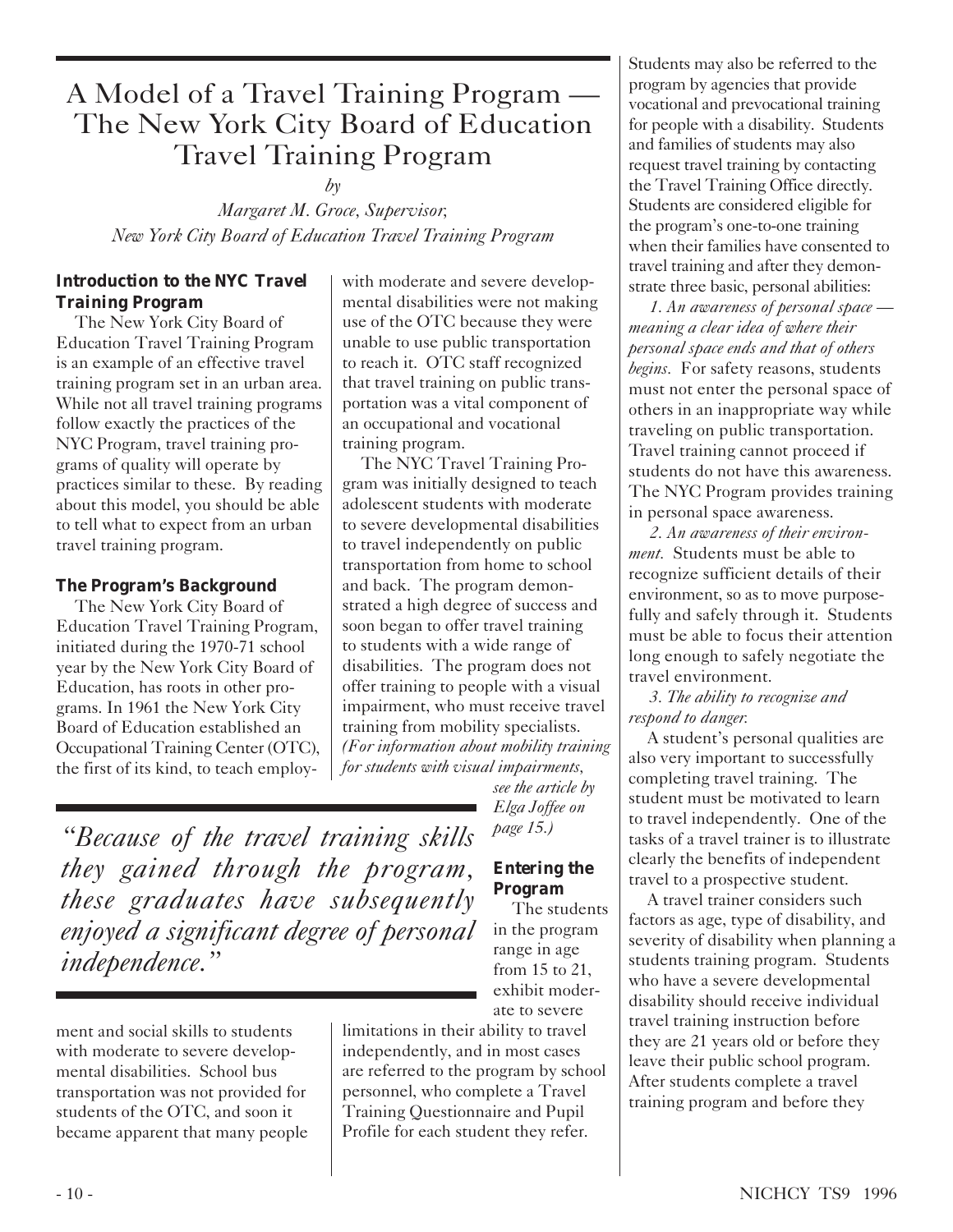learn other travel routes, they should travel to one destination only, until they are thoroughly familiar with all the elements of reaching that destination. This measure ensures that students have learned basic travel skills before they attempt new routes.

### *The Program's Components*

*Content.* The NYC program teaches a student to travel safely from home to a certain destination, and back. The program also teaches travel skills such as finding the safest and most direct travel route to and from a destination, negotiating street crossings, recognizing and avoiding dangerous situations, asking for help in an appropriate and safe manner, and using appropriate social skills while traveling.

*Assessment.* Through a series of observations, tasks, and interviews, trained staff members evaluate each student referred to the NYC Travel Training Program to determine the student's competency in skills essential for safe, independent travel. Trainers assess the student's motivation to travel independently, obtain an agreement from the student's family that the student will be allowed to travel independently on public transportation after completing the program, decide on an initial travel route to be learned (such as home to work and back), and consider the time and effort required to reach this destination in light of a student's abilities and disabilities.

*Designing a training plan*. An individual instructional program is designed for each student, based on the results of her or his assessment. The safest and most direct route from the student's home to the school or training facility is determined. For identification purposes a photograph is taken of each student participating in the program, and an identification card providing information about the student's



*Courtesy of the NYC Board of Education Travel Training Program*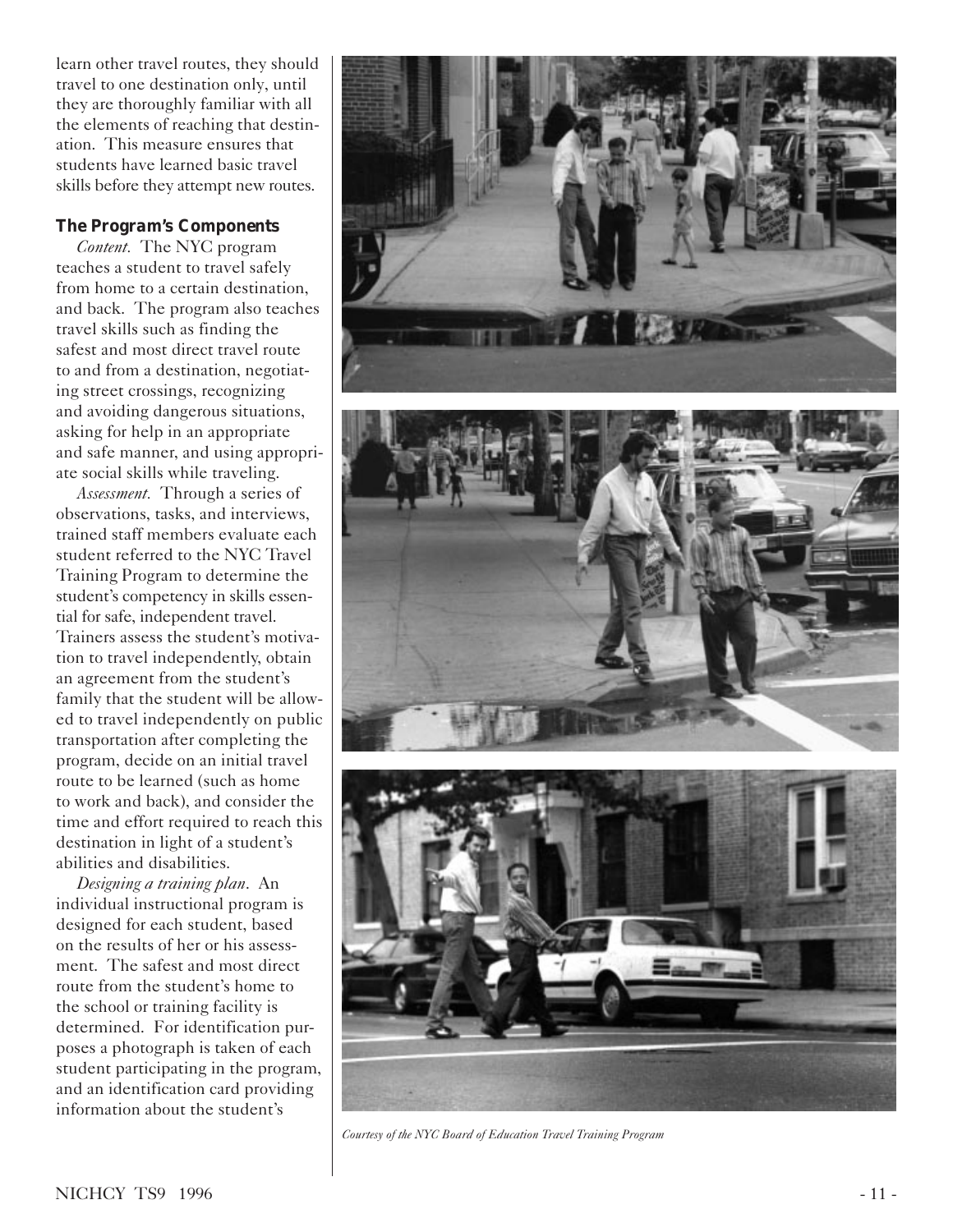### **What You Should Know About Your Travel Training Program**

 When investigating travel training programs, you should review the training procedures each program offers or look over training provided by your son or daughter's school. Although a national movement to establish travel training standards is underway, no standards presently exist. To determine the quality of the program available, you might want to ask some of the following questions.

- ◆ What kind of training have the travel trainers had?
- ◆ Does the travel trainer have experience working with students who have the same or similar disabilities and needs as your son or daughter?
- ◆ Who supervises the travel trainer?
- ◆ What are the safety policies for this program and what safety skills are taught to the student?
- ◆ How does the travel trainer communicate with the school and with the family? How often?
- ◆ Are students' records maintained in a professional and confidential manner, in conformity with the IEP requirements?
- ◆ How much time is spent with travel training in the classroom? How much time in actual travel?
- ◆ How is student progress evaluated and what are the criteria for independent travel?
- ◆ Can you be put in touch with someone who has completed this training program?

disability and travel route is issued to the student.

*The trainers.* Paraprofessionals, who have received extensive training in practices, procedures, and strategies necessary for teaching students with disabilities to travel on public transportation, provide travel instruction. These paraprofessionals are supervised by travel training teachers.

*The training procedure*. The actual training procedure will vary according to the nature of the student's disability. Certainly one of the challenges of training students to travel is to assess the student's disability and design a suitable travel training curriculum for her or him. *(For details on training students with physical, cognitive, and/or sensory disabilities, see the various articles throughout this publication.)*

*The start of travel training.* Recognizing that many students have the potential to learn how to travel but

lack the skills required, teachers from the NYC Travel Training Program, whenever possible, provide basic training to students in purposeful movement while the students are within the public school system. Training in *purposeful movement* teaches a student fundamental skills, such as moving through a school building independently, using a telephone, carrying and using keys properly, asking for assistance, and becoming aware of the environment. This training occurs before actual travel training begins. It is important to begin this training at an early age, to ease the transition from the school environment to the community and the workplace. Beginning early is especially important for people who have severe disabilities.

Personnel from the NYC Travel Training Program frequently visit NYC public schools and interact with students, teachers, and parents. Travel training staff teach purposeful movement skills to students as young as age five or six. They encourage parents to help their child become more independent. Travel training staff work in public schools all through the school year, teaching students street-crossing skills and taking them for rides on public transportation.

*The duration of travel training.* The duration of a travel training curriculum varies according to a student's disability. The average travel training curriculum requires 13 days to complete, although a few curricula are shorter, and some last as long as six weeks. A travel training curriculum is considered complete only when the student can travel independently and safely.

*Working with the student's family.* The program also addresses concerns that a student's parents or guardians may have about the student undertaking independent travel. While a student is in the program, the student's travel trainer maintains daily contact with the student's family, in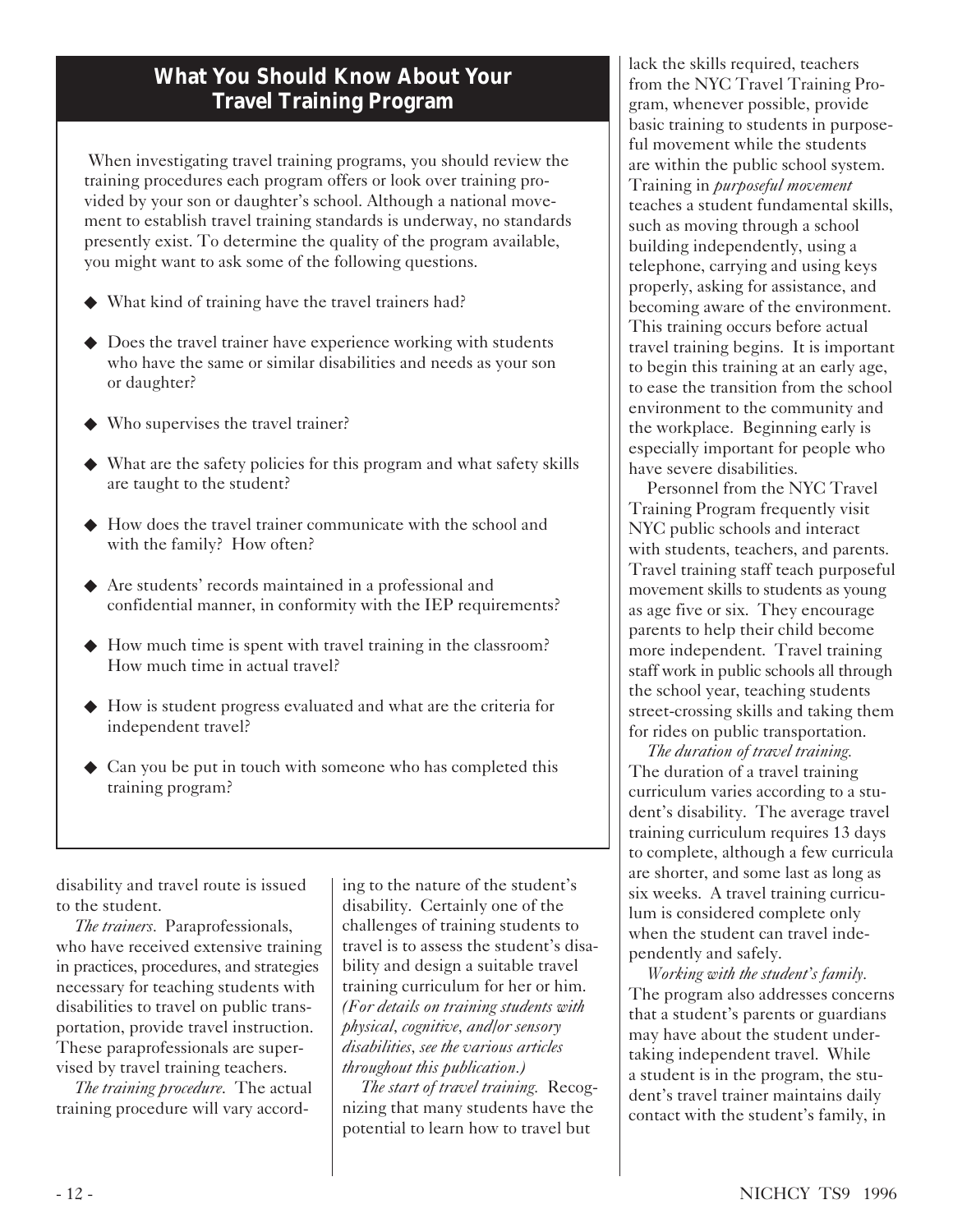person, by telephone, and through a daily note that summarizes the day's activities and the student's progress. Travel trainers also participate in parent workshops at schools and agencies to explain the travel training program and encourage families to consider all transportation alternatives. (Note: Some travel training programs train parents along with their children. Many parents are unfamiliar with public transit. Training can alleviate many of the fears they have about their children using public transportation.)

*Follow-up training.* Some students, depending on the nature of their disability, are periodically assessed at intervals after successfully completing a travel training program. If necessary, these students are given follow-up training to refresh their travel skills.

### *The Program's Successes*

The NYC Travel Training Program trains between 250 and 300 students with moderate to severe disabilities each year, giving them the knowledge and skills necessary to travel to work, school, and recreational sites using public transportation. During its 25 years of operation, the program has trained over 7,500 students; of these 7,500, about 5,000 have had moderate and severe developmental disabilities, and the other 2,500 have had moderate to severe learning disabilities, deafness, multiple impairments, and emotional disabilities.

The NYC program receives close to 800 referrals each year. Of these, 700 receive individual assessments for travel training, and about 560 are accessed as having the basic skills required for learning to travel. An average of 300 students receive the one-on-one training. (The difference in the number of students assessed as eligible and the number who participate in the program is

due to lack of parent response, or refusal to permit independent travel.) Eighty-five percent of the students learn to use public transportation safely and independently.

Because of the travel training skills they gained through the program, these graduates have subsequently enjoyed a significant degree of personal independence.

### Travel Training for People With Physical Disabilities

*by*

*Sandra Krantz Samberg, M.A., P.T.*

A journey by public transit begins the moment a person decides to travel by public transit from one place to another. When they travel, people with disabilities have to consider and plan every minute detail of their journey. They have to choose a destination and a route of travel, decide how much money to bring for fares, and select appropriate clothing. After making these decisions they must then physically execute certain actions: exiting the home, getting to the transit stop, and boarding the transit vehicle. Independent travel requires a coordination of planning and action that many of us perform every day and take for granted, but which people with disabilities must consider with care.

### *Laying the Foundations for Traveling When Children are Young*

 With many children, travel training begins at a very early age, when parents begin to enlist their young child's help in making decisions while traveling. Parents might instruct their child to watch the changing of the traffic light and teach them to associate its colors (red, yellow, green) with the actions of stopping or going. This instruction continues with teaching the child to look both ways before crossing a street, asking for input on locating bus stops, depositing transit fare, and asking for transfers or where to stand on a

subway platform or whom to go to, should they get lost. Eventually, the young child is equipped with the safety information, travel knowledge, and physical skills necessary to travel independently.

However, children with physical disabilities, unlike their non-disabled peers, often do not have a chance to develop the cognitive and physical skills that they need for traveling independently on public transportation. Because they have a physical disability, they often rely on other people to transport them from place to place, and so they never learn the essential skills for traveling safely. Children with physical disabilities may find their range of movement restricted if, for example, they are not taught to safely get across a street to a bus stop, or if they do not learn to use subway tokens or bus transfer passes. Without such instruction, these children cannot be expected to safely and independently use public transportation.

Experience helps children develop travel skills, and all children should be allowed to have travel experience beginning with basic personal mobility. Even children who have severe physical disabilities, such as a child who uses a wheelchair but requires someone to push the chair, should be allowed to gain the experience needed to develop travel skills. Using this case as an example, the child in the wheelchair should be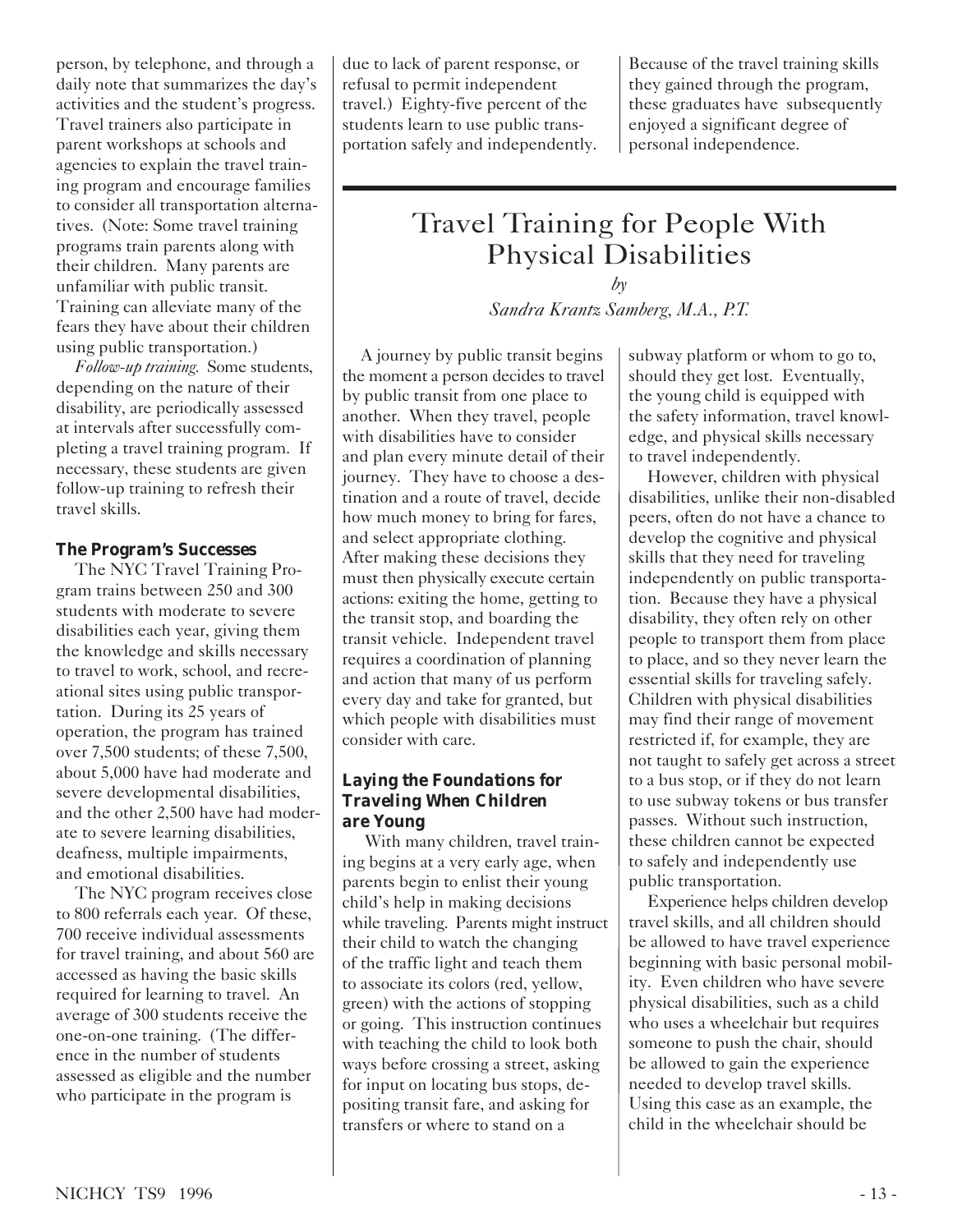instructed in basic travel skills such as obeying traffic signals and then should be allowed to demonstrate these skills by telling the person pushing the wheelchair when to

ation is the student's standing and ambulatory balance. Will wind, rain, snow, ice, or crowds cause the student to fall easily? Can the student maneuver in tight spaces, as during rush

*"Independent travel requires a coordination of planning and action that many of us perform every day and take for granted, but which people with disabilities must consider with care."*

cross the street. As a child verbally directs travel, she or he is gaining the knowledge and skills necessary to eventually travel independently.

### *Beyond the Basics: The Role of Travel Training Programs*

Travel training programs offer travel training beyond the basic training that parents or guardians give to growing children with physical disabilities. These programs are customized to fit the needs of each student's unique abilities and disabilities. When a professional travel training instructor designs a travel training program for a young student, she or he will assess the physical and cognitive abilities and disabilities of the student.

*The travel skills that students must learn.* Students will need to move through indoor and outdoor environments. Skills such as opening doors and negotiating hills, ramps, curbs, curb cuts, and steps are important, and a student's capacity to accomplish these tasks should be assessed at the start of the training program. Endurance is also very important to a child's ability to travel independently. Is the student physically able to leave her or his home, travel to a transportation stop, wait for a bus or subway, board and then reach and disembark at the final destination? Another important consider-

hours when subway platforms and cars are packed? A student who has poor balance or poor endurance can still be expected to travel independently, but modifications

should be made to the training program to accommodate his or her needs. The student might be instructed to use a less crowded route or to travel only during non-rush hours. Bus stops near places to sit down might be suggested if the student cannot stand for long periods. If a bus stop is at the top of a hill and the student cannot climb the hill, then another route should be planned. A student who cannot use the steps to enter the bus will need to be taught how to use a bus lift. Students who are ambulatory will need to practice walking forward, backward, and sideways, going up and down steps (including curbs, ramps, and

curb cuts); and opening doors, sitting down and getting up, and operating a traffic signal.

*Using a wheelchair.* Many of the students who enter travel training programs use wheelchairs for mobility. Students who use wheelchairs will need to acquire the skills described above and must be able to propel the wheelchair forward and backward, and make turns in tight spaces. A student who uses a manual wheelchair should be taught (if possible) how to do a wheelie to jump small ledges. Students using motorized wheelchairs, however, cannot do wheelies, because a motorized chair is too heavy. Because of this, their wheelchairs might not be able to go over the difference in height between a train and the platform level. In these cases — and in the case of students who cannot propel a manual wheelchair but who do not have a motorized wheelchair — it is necessary to teach students how to verbally direct someone to assist them. When a student can verbally direct a helper, then independent travel is an attainable goal.

Often, people with physical disabilities travel by private car or van, an ambulette service, or an accessible school bus. When riding a bus, students who use a wheelchair

Since Jerome began using public transportation in high school there's been no holding him back. "At first I was a little nervous," said his mom Evy, "but after I met with the travel trainers at his school, I felt confidant that he'd be well prepared to handle everything." "I needed to get to the rec center after school to go swimming," said Jerome, "the only way to get there was the bus." By going through travel training, and learning how to safely maneuver his wheelchair onto bus lifts, Jerome has greatly expanded the range of his world. Now, at age 19, he takes the bus to a local community college in Denver, where he is studying the core science courses he'll need when he transfers to a four-year university where he plans to study mechanical engineering.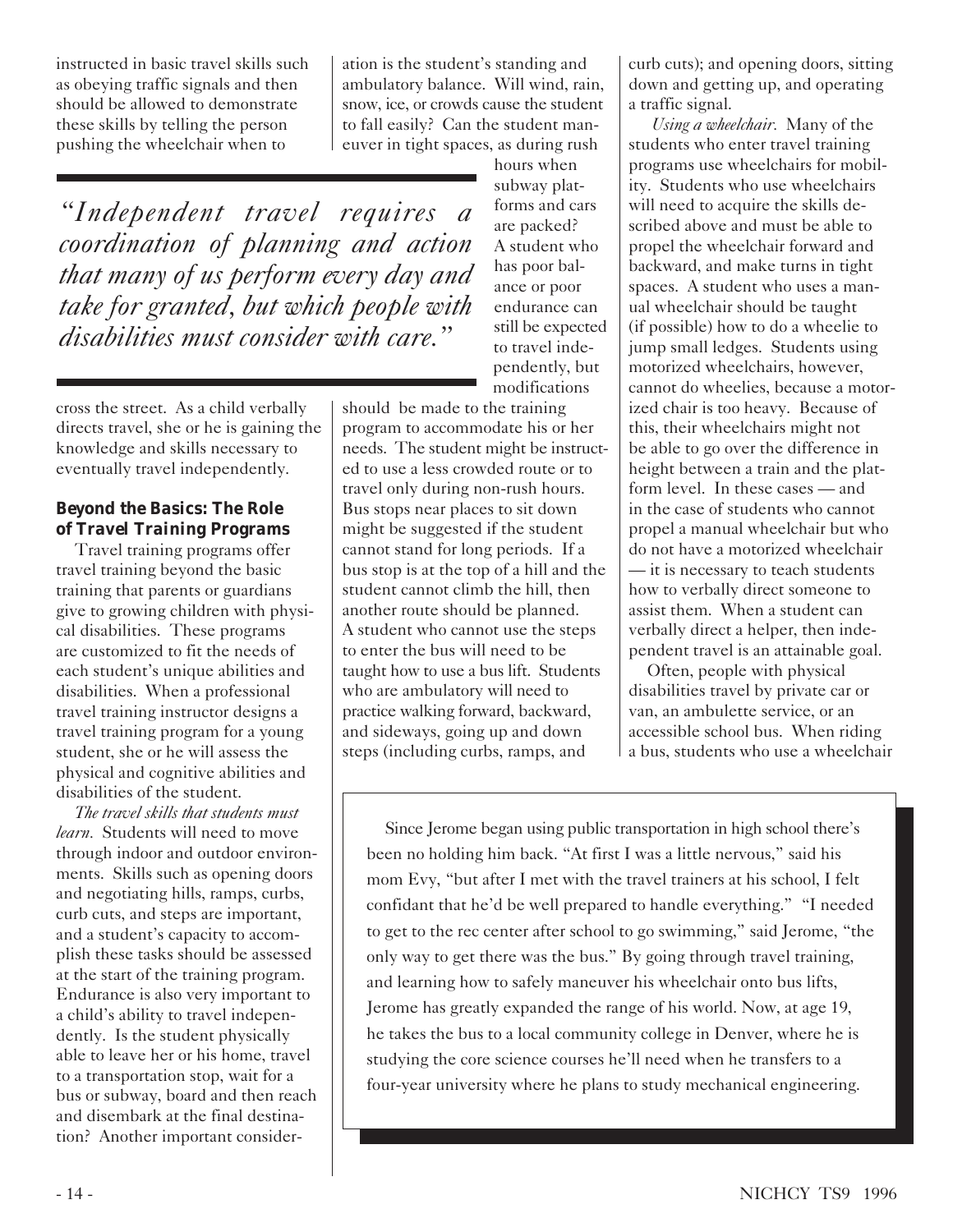are instructed to enter the bus lift backward, engage their brakes, and tell the bus operator when they are ready. Having boarded the bus, the student is instructed to use the tie down and the seat belt and to lock the wheelchair brakes. The student must then inform the bus operator of his or her stop in advance and also signal for the stop. The student is taught to exit the bus by entering the lift facing forward or out of the bus, and locking the brakes.

The present tie-down system for wheelchairs on most buses cannot accommodate most motorized wheelchairs. Students in a motorized wheelchair should be instructed to position the wheelchair so that the front casters are facing the inside wall of the bus, and to ensure that the motor is turned off and that the brakes are engaged. Students using manual wheelchairs should also be instructed to turn their front casters to face the side of the bus and to engage the brakes, as the tie downs sometimes will pop open.

### *In Conclusion*

These are just some of the considerations that must be addressed in travel training programs for students who have physical disabilities. As can be seen, many issues — maintaining balance, having sufficient endurance, knowing how to ensure safety when using a wheelchair will depend primarily upon the nature of the student's physical disability, and therefore, it is important that the travel training program be customized for each student's needs and concerns. With this individualization of instruction, and with the awareness of what traveling by public transportation requires in terms of general and quite specific skills, individuals who have physical disabilities can learn how to access and use the transportation systems that can carry them forward into productive jobs and a fulfilling life within their community.

### Teaching Travel Skills To Persons Who Are Blind or Visually Impaired

 *by*

*Elga Joffee, Certified Orientation and Mobility Specialist National Program Associate, American Foundation for the Blind*

#### *What are some key travel issues that people with a visual impairment face?*

*Gathering information*, whether from physical surroundings, posted signs, or other passengers, is an important concern for travelers who are blind or visually impaired. When traveling by bus, rail, or paratransit vehicle, individuals with a visual impairment require information to plan their travel; to establish and maintain orientation or sense of direction; to find their way when traveling to or within transit facilities and vehicles; and to protect themselves from potential hazards in their environment. When they use mass transit, travelers who are blind or visually impaired must consider their entire journey — from their point of origin to their final destination — when gathering information for travel.

Print signs and other displayed information in mass transit environments are usually inaccessible to persons with visual impairments, thus limiting the information that is readily available for effective and efficient travel. Travelers with visual impairments are specifically concerned about access to the following features of mass transit facilities:

- ◆ route, timetable, and fare information
- ◆ print or graphic messages on displayed signs, monitors, and maps
- ◆ information about the layout of transit stations, bus stops and depots, and transit vehicles, and
- ◆ information about the location of fare gates, token booths, vending machines, information kiosks, stairs, elevators, escalators, and boarding platforms.

Once travelers with visual impairments have boarded a transit vehicle, it's very important for them to know each stop the vehicle arrives at, and to have access to information displayed on monitors, signs, and system maps within the vehicle itself.

*Safety* during travel in transit environments, as in all environments, is another serious concern for persons who are blind or visually impaired. Common hazards that people with visual impairments encounter in transit environments include parcels left haphazardly on narrow rail boarding platforms; crowds that jostle and push; and unprotected platform edges that precipitate into an open track bed — which travelers with visual impairments often refer to as "the pit." Effective use of specialized travel techniques, known as orientation and mobility (O&M) techniques, and certain environmental design features required by the Americans with Disabilities Act, such as tactile warning strips installed along the edges of train platforms and information in braille, enable travelers to secure the information and protection they need for safe and effective travel.

### *How can children and youth with visual impairments enter a travel training program?*

Children and youth who have a visual impairment are eligible to receive travel training instruction, commonly referred to as orientation and mobility (O&M) instruction, as part of their special education program. These services can be provided starting in early intervention programs for infants and toddlers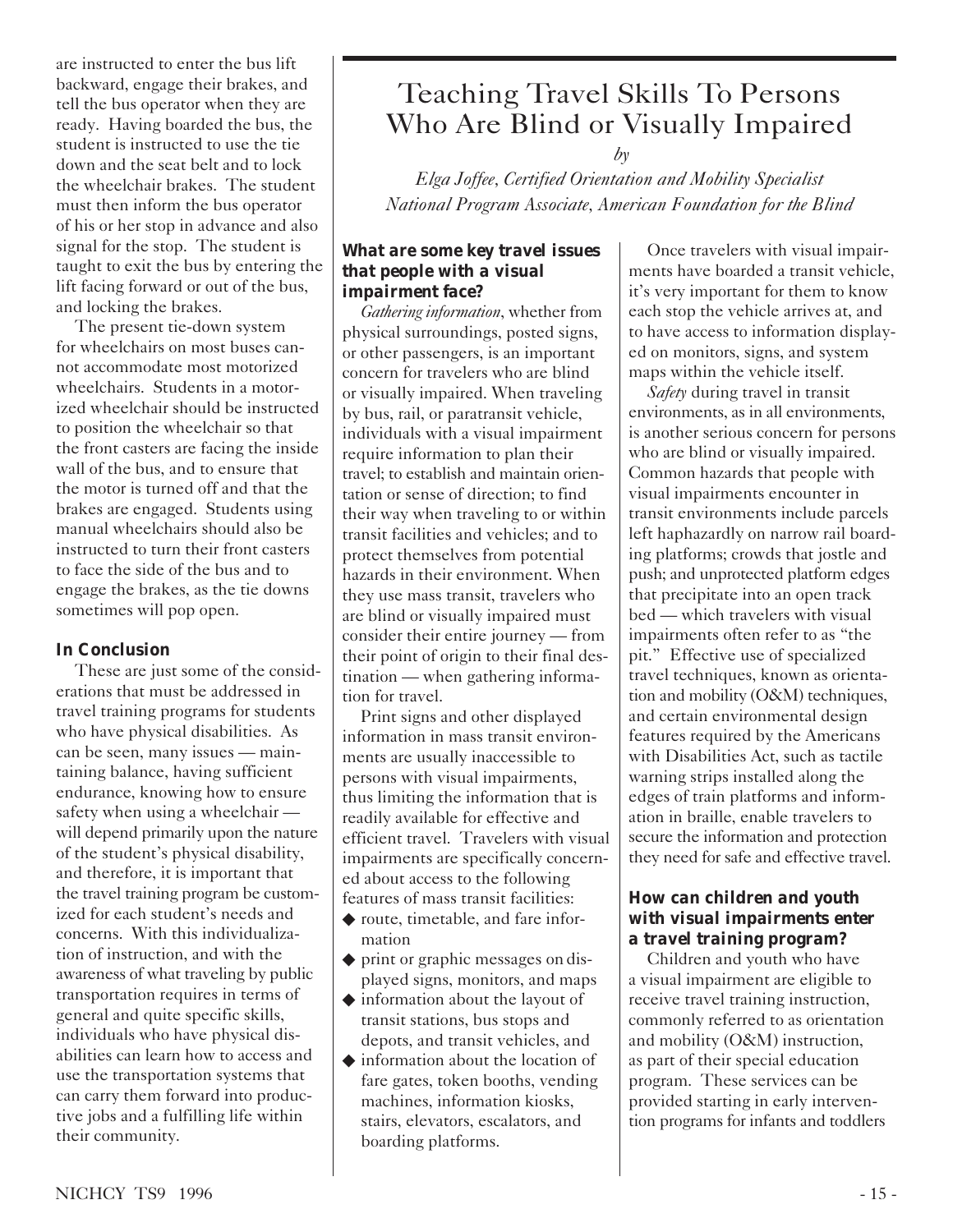and should be written into a student's Individual Family Service Plan. School-aged students need to have these services specifically included in their Individualized Education

agency, or by private instructors retained on a fee basis by either a state agency or a private rehabilitation service provider. These services may be delivered using a center-based

*"Children and youth should begin learning travel skills as soon as possible — that is, as soon as a child's visual impairment is identified by the family physician or immediately after a vision loss occurs later in childhood. "*

program model, a field-based program model, or a combination of the two. For example, a young adult learning to travel from home to a job site may receive O&M instruction at a rehabilita-

tion center to develop specific travel skills and then receive field-based O&M services to learn the travel route from home to work.

#### *Who are the service providers that teach travel skills to persons with visual impairments?*

O&M services in schools and rehabilitation settings are provided by O&M instructors, who are also known as O&M therapists, O&M specialists, or peripatologists. O&M instructors in schools are teachers of the visually impaired who have certification in O&M from the Association for the Education and Rehabilitation of the Blind or Visually Impaired (AER). They can be assisted by O&M Assistants (OMAs), who are paraprofessional instructors trained by O&M specialists to perform certain teaching and monitoring tasks. There are 17 university teacher training programs in the United States at which O&M specialists can receive training at the undergraduate and graduate levels (a list of these universities is available from American Foundation for the Blind, which is listed under "Resources" at the

end of this document). Some of these universities offer certificate programs that allow individuals with bachelors or masters degrees to complete a concentration in O&M course work without completing the requirements for a masters degree.

### *When is the best time for children and youth with a visual impairment to learn travel skills?*

Children and youth should begin learning travel skills as soon as possible — that is, as soon as a child's visual impairment is identified by the family physician or immediately after a vision loss occurs later in childhood. Early instruction in moving safely and purposefully through the daily living environment will enhance a student's capacity for effective independent travel. Early intervention programs for infants and toddlers who have a visual impairment include instruction in basic indoor and outdoor O&M skills and techniques, while focusing on the child's development of conceptual, social, and environmental awareness as well as the sensorimotor skills related to travel. O&M instruction for toddlers may also include an introduction to the use of mobility tools such as small travel canes or modified cane devices, depending on the individual needs of the student.

### *What are some methods of teaching orientation and mobility?*

It is important that students with visual impairments learn travel skills in their natural daily travel environments, preferably in the actual settings where they will use their mobility skills. For example, when students learn to use their arms and hands to trail along a wall or similar surface or learn to use a cane to follow along a grassline, this instruction should

Program (IEP) or Individualized Transition Program.

O&M instruction is provided by licensed or certified teachers of the visually impaired who have received specialized training in orientation and mobility. O&M instruction provided through a school program is individualized to address a student's needs during the school years and focuses on teaching the skills required for daily travel. Instruction often takes place in both school and community settings and is provided on a one-toone basis, with the student's family and entire educational team assuming integral roles in the O&M program.

Young adults who have completed their public or private school education and who have entered the vocational rehabilitation system may require O&M services to successfully complete the transition to an adult lifestyle. These services can be provided directly by O&M instructors on the staff of a state vocational rehabilitation agency, by private rehabilitation agencies for the blind working under contract with a state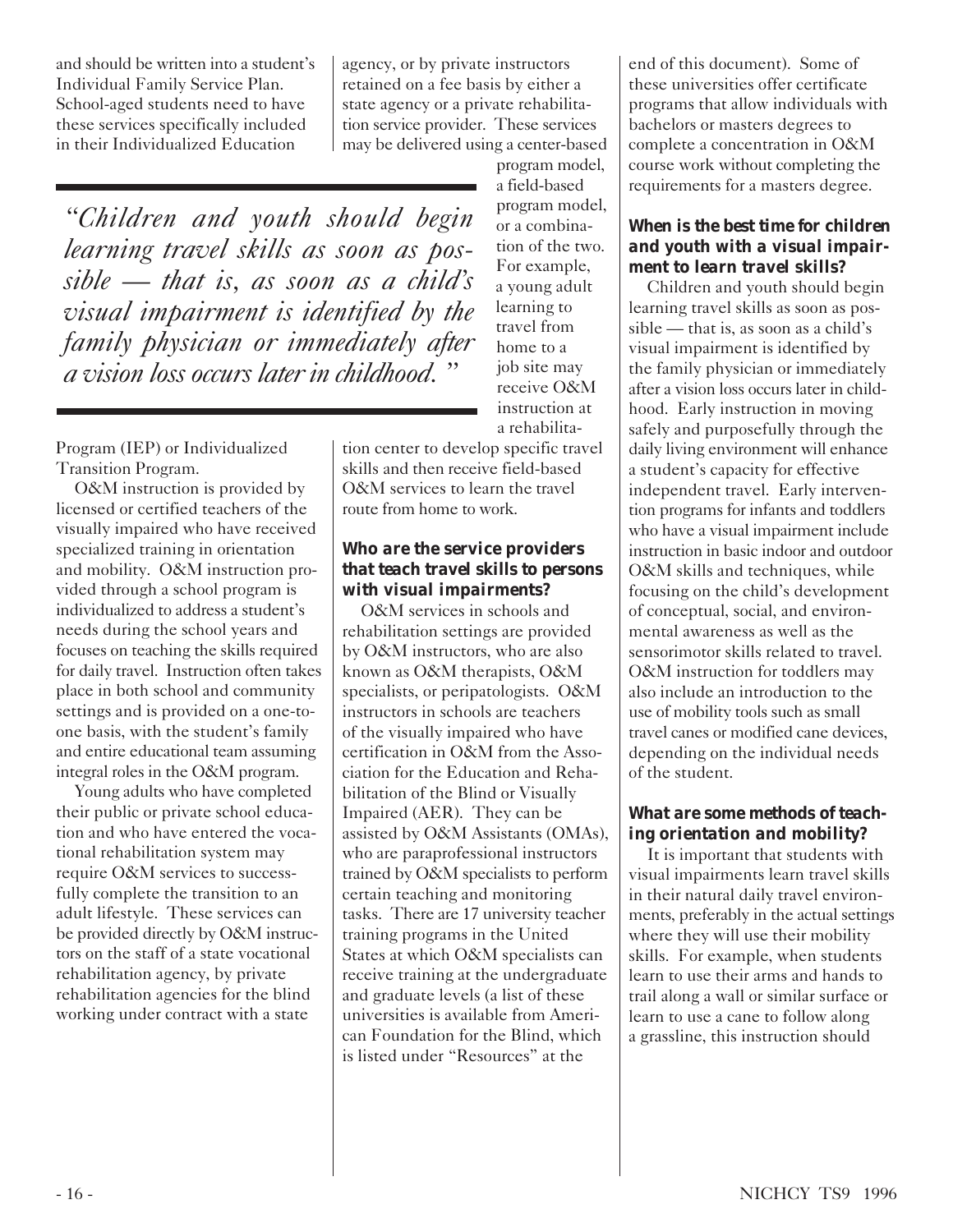take place at home and at school to facilitate daily living activities, such as traveling from the classroom to the cafeteria or leaving the school building to go to the playground. Similarly, students need to learn to cross streets by developing auditory, motor control, judgment, and cane skills at intersections in their home and school communities or at locations that are characteristic of intersections found in the communities where they will be traveling.

Instruction in the use of mass transit — trains and buses — should also be community-based. Often a transit system will make a bus or a train available to O&M instructors to use for initial lessons in familiarizing students with the layout of the vehicle and for introducing methods of boarding, paying a fare, locating a seat, maintaining orientation en route, and disembarking at the desired destination.

Students who have other impairments besides their visual impairment can and do learn to travel safely and efficiently. O&M and communication techniques and instructional approaches are modified to accommodate these students' unique learning needs. O&M instructors collaborate with occupational and physical therapists to teach students with sensorimotor or orthopedic impairments to use mobility devices and adapted techniques, to install electronic probes or curb feelers on wheelchairs and walkers, to coordinate the use of a support cane with the use of a mobility cane, and to develop exercises to facilitate maximum motor use for travel.

O&M instructors work with communication specialists to teach students with cognitive, speech, or hearing impairments to develop effective communication skills for use when traveling. Instructors also work with students' families and

educational teams to assure repetitive and consistent opportunities for students to use mobility skills throughout the day. When teaching travel skills to students with multiple impairments, it is crucial to adopt a team approach in which the responsibility for the student's education is shared among team members.

### *What can children and youth with a visual impairment and their families expect from O&M services?*

O&M services will teach purposeful, graceful, safe, and effective travel skills that will allow children and youth to carry out their daily living needs and keep pace with the incre-asingly complex environments they will encounter as they mature. Families and students can expect to be involved in all aspects of assessment, goal setting, planning, and implementation of O&M instruction.

### *How does one evaluate the quality of programs that teach travel skills?*

Three important elements should be considered when reviewing the

quality of an orientation and mobility (O&M) program provided by an educational system: the program's structure, the instructional process, and outcomes of instruction. With respect

to be of little impact. Is an OMA available to assist the O&M instructor and to practice selected travel skills with the student? Does the O&M instructor receive adequate supervision and support from the school or agency where he or she is employed? Does the instructor have access to professional journals, in-service training, professional mentoring? Have the O&M instructors graduated from a recognized university personnel preparation program in orientation and mobility? Are instructors in rehabilitation programs, and teachers in educational settings, certified by AER in orientation and mobility?

*Instructional Process:* Are the student and family involved in all critical aspects of assessment, goal setting, program planning, and implementation? Does the O&M instructor provide adequate in-service education and support to the educational team, including the student's family? Are student records maintained in a professional and confidential manner, and in conformity with IEP requirements? Are families satisfied with the frequency and

*"O&M services will teach purposeful, graceful, safe, and effective travel skills that will allow children and youth to carry out their daily living needs and keep pace with the increasingly complex environments they will encounter as they mature."*

to each element, the following needs to be considered:

*Program Structure:* How extensive is the instructor's case load, and how often is service provided? Service that is provided sporadically is likely

quality of the communication between the O&M instructor and home? Are services provided in environments in which the student will need to travel, and in accordance with the family's preferences and values?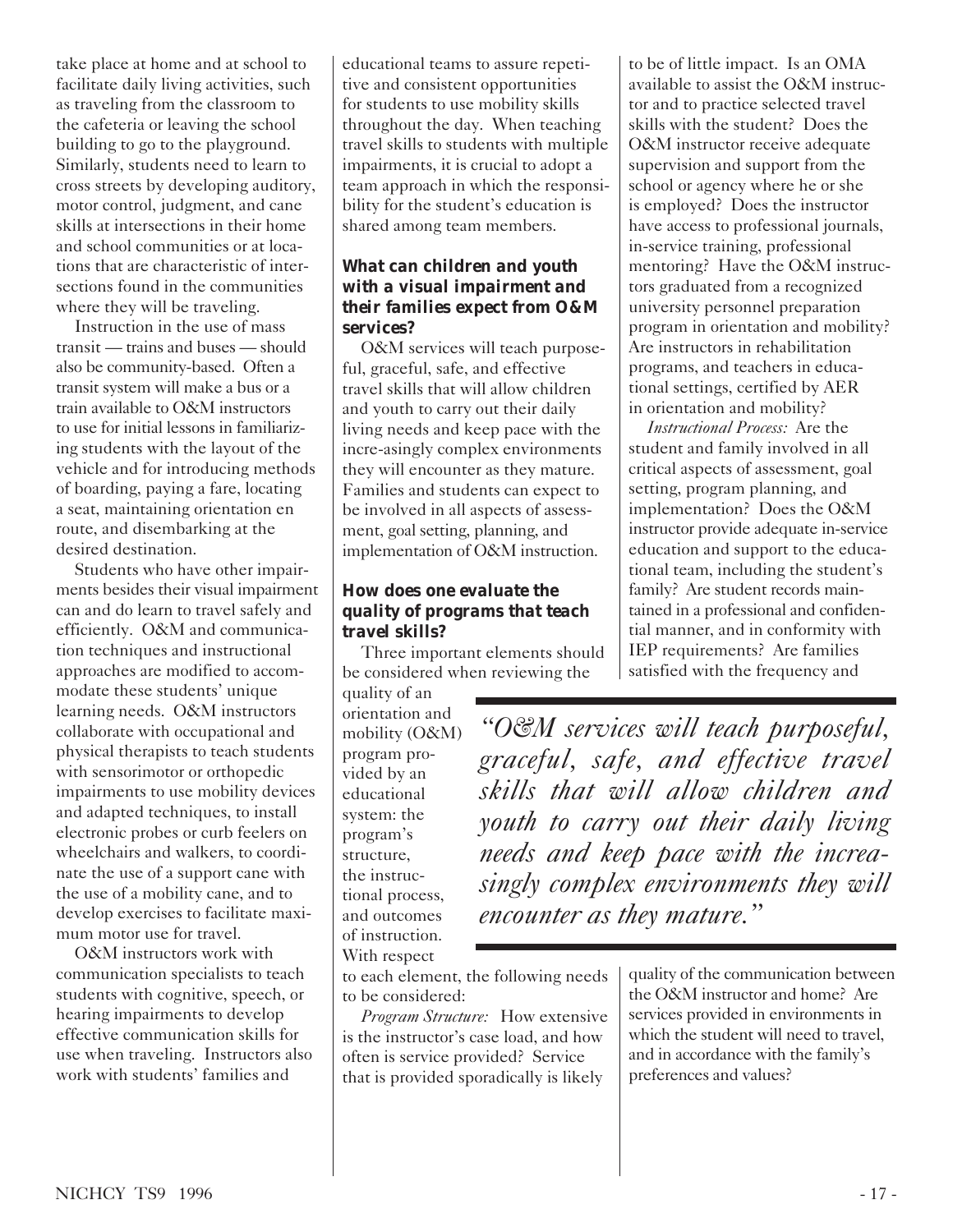*Instructional Outcomes*: Do the student and family believe that the student is working toward realistic goals — that is, goals that are neither too ambitious nor too modest? Is the student acquiring travel skills during the school years to carry out age appropriate school and daily living activities? Are the student and family comfortable with the student's knowledge of travel and safety skills and the student's level of independence? After the student completes the program, is he or she able to comfortably and safely carry out travel for personal, social, and vocational activities?

### *In Conclusion*

Visual impairment, including blindness, brings with it a host of special needs and concerns when an individual with such a disability travels. Gathering information from and about one's environment is a certain challenge to the traveler who is visually impaired, and safety is always a concern. Yet, with the help of a properly trained and certified orientation and mobility instructor and with training that begins early in the individual's life and continues to evolve in terms of skill development, individuals who have visual impairments can learn the skills they need to travel safely on public transportation.

### Public Transportation and the Americans with Disabilities Act *by*

*Rosalyn M. Simon, Ph.D.*

### *An Introduction to the ADA*

The Americans with Disabilities Act (the ADA) of 1990 is a comprehensive civil rights law that sets forth provisions for full societal access for individuals with disabilities. As a result of this legislation, people with disabilities have gained sweeping protection against discrimination in public and private establishments and when using public services such as public transportation. This section of this NICHCY *Transition Summary* provides an overview of the ADA's requirements for accessible transportation, the varieties of accessible transportation that are utilized in this country, and the steps that still need to be taken to bring about full accessibility and compliance with the ADA.

The effect of the ADA is to make unlawful any discrimination against people who have disabilities. The purpose of the ADA is:

(1) to provide a clear and comprehensive national mandate for the elimination of discrimination against individuals with disabilities; (2) to provide clear, strong, consistent, enforceable standards addressing discrimination against individuals with disabilities; (3) to ensure that the Federal Government plays a central role in enforcing the standards established in this Act on behalf of individuals with disabilities; and (4) to invoke the sweep of Congressional authority, in order to address the major areas of discrimination faced day-to-day by people with disabilities.

People with disabilities, according to the ADA, include individuals who have physical or mental impairments that substantially limit one or more major life functions, such as seeing, hearing, speaking, walking, breathing, learning, and performing manual tasks. This definition applies to about 49 million Americans — a conservative estimate, given the increasing numbers of elderly people and other people with conditions that are covered by the ADA.

The ADA mandates full accessibility to transportation services and basically changes the manner in which public and private transportation is provided in the United States. The ADA has far-reaching implications for the transportation industry. Its requirements for accessibility affect all modes of transportation except air travel, which is regulated by the Air Carriers Access Act of 1986 and related U.S. Department of Transportation (U.S. DOT) regulations. The ADA also affects federal highways, transit systems, private transportation systems, airports, and water transportation systems. What follows is a summary description of the ADA requirements for providers of public fixed route transportation; local and state governments; federal highways; paratransit services; transportation stations, stops, and facilities; making communication services available; private providers of transportation; and providers of water transportation.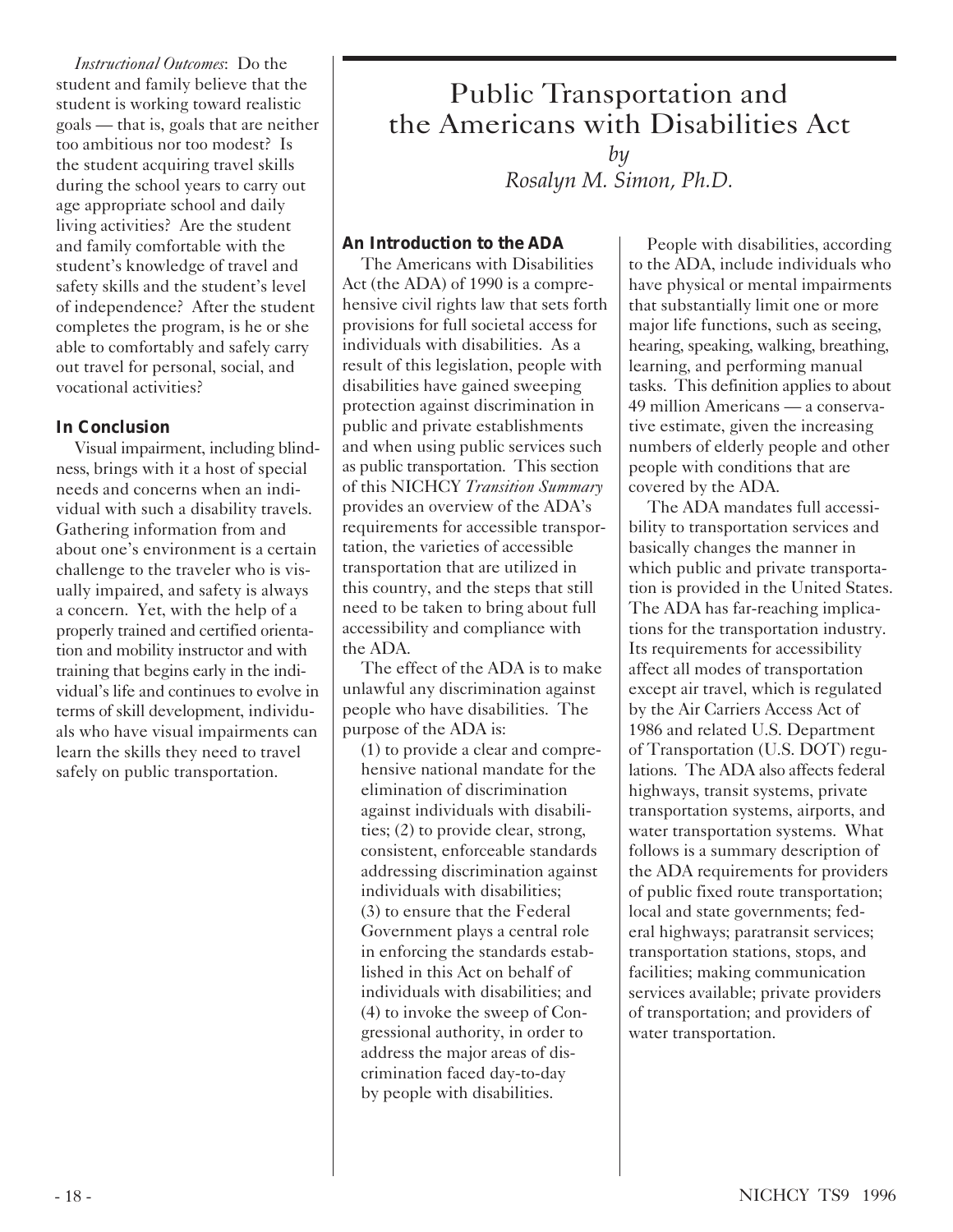#### *Requirements for Providers of Public Fixed Route Transportation*

The ADA requires providers of public, fixed route transportation services (public transportation that follows an established route, such as a bus or subway system) to phase in accessibility as new public transportation vehicles are purchased or leased and as public transportation facilities are constructed or refurbished. Providers must furnish paratransit services to persons with disabilities who cannot use fixed route transportation services.

The ADA does not require providers to replace non-accessible vehicles with new, accessible vehicles or to retrofit non-accessible vehicles to make them accessible. However, since August 26, 1990, the ADA requires public transportation providers, when they acquire new vehicles, to purchase or lease *only* accessible vehicles.

New or leased rail and commuter trains must have at least one car per train that is accessible, as of August 26, 1995. Providers of rail and commuter train transportation must make "good faith" efforts to locate accessible train cars before purchasing or leasing inaccessible used ones. Train cars that are remanufactured to extend their use by five years or more must also be made accessible.

### *Requirements for State and Local Governments*

State and local governments that are responsible for maintaining public streets, roads, and walkways must provide curb ramps at existing pedestrian crosswalks. As accommodations are installed in existing walkways to comply with the ADA, governments must give priority to walkways that service government offices, transportation depots, public places such as parks and theaters, and places of employment. Curb ramps must be provided at any intersection that has curbs or other

### **Project ACTION (Accessible Community Transportation In Our Nation)**

Project ACTION, Accessible Community Transportation in Our Nation, is a national research and demonstration program established to improve access to transportation services for people with disabilities and assist transit providers in implementing the Americans with Disabilities Act (ADA). Funded through a cooperative agreement with the U.S. Department of Transportation, Federal Transit Administration, Project ACTION is administered by the National Easter Seal Society. It was designed to improve the relations between transit and disability consumer groups' interests as well as to augment the tools and techniques that can be used to improve transportation services for people with disabilities.

Project ACTION maintains a library of information and materials addressing accessible transportation for people with disabilities. To ensure that the knowledge created and information generated reaches transit providers and persons with disabilities, Project ACTION established the National Institute for Accessible Transportation (NIAT). Under The Institute, Project ACTION disseminates *Project ACTION Update,* a newsletter on public transportation and persons with disabilities, final reports, technical manuals, surveys, training curricula, videotapes, etc. In addition, Project ACTION is conducting a national consumer awareness campaign focusing on training persons with disabilities to use accessible fixed route transportation.

barriers. New construction must be designed to accommodate people with disabilities.

### *Requirements for Federal Highways*

The Federal Highway Act of 1973, the Rehabilitation Act of 1973, and the Surface Transportation Act of 1978 mandate accessibility to walkways, roads, highways, overpasses, underpasses, rest areas, and emergency roadside communication

systems constructed with federal funds. While some existing facilities are exempt from this mandate, all plans for new construction must comply. Facilities must be accessible to persons with either physical or sensory disabilities.

### *Paratransit Requirements*

This is one of the more sweeping changes that the ADA requires fixed route public transportation operators must provide paratransit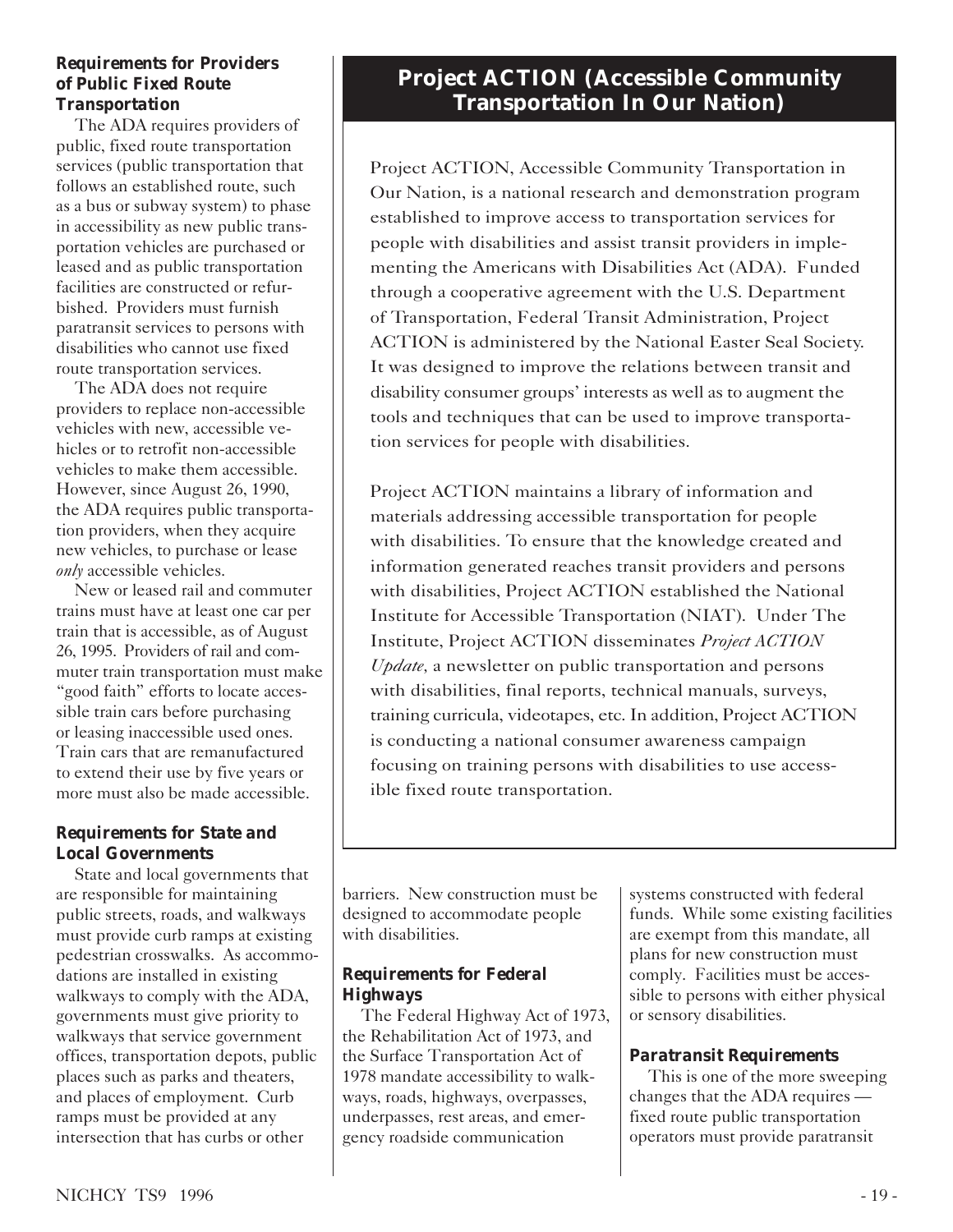services (transportation services that do not follow a fixed route) to people with disabilities who cannot use fixed route transportation. The service area, days and hours of service, fares, response time, and passenger capacity of paratransit services must be comparable to those of fixed route public transportation services. The U.S. DOT has established three categories of riders who are eligible to use paratransit services:

### *Requirements for Transportation Stations, Stops, and Facilities*

After January 26, 1992, any facility that is constructed or modified to provide fixed route or paratransit public transportation must be accessible to people with disabilities, including those who use wheelchairs. Intercity train and commuter rail stations must be accessible, unless the FTA grants a time extension to the provider. Time extensions

> for intercity rail systems can extend to 30 years, provided that two-thirds of the provider's key stations are accessible within 20 years; the FTA may give key commuter rail stations exten-

*"In passing the ADA, the federal government issued a clear mandate that supports full accessibility, standardizes accessible transportation services, and establishes requirements for both public and private operators of transportation services."*

- 1. Riders who cannot independently ride, board, or disembark from a fixed route vehicle.
- 2. Riders who can independently use the fixed route service but for whom a fixed route vehicle is not available at the rider's time or place of travel.
- 3. Riders who, due to the combination of a disability-related condition and environmental barriers, cannot reach the bus or rail stop.

All fixed route public transportation providers operated by municipal, state, and federal governments must submit to the Federal Transit Authority (FTA) an initial ADA Paratransit Plan, along with annual updates describing progress toward compliance. Full compliance with all service criteria is required by January 26, 1997. Only those providers who can show that compliance will cause an undue financial burden will be granted a time extension from compliance.

sions of up to 20 years. New commuter and Amtrak rail systems must be constructed so that they are accessible, unless a waiver is granted. Existing Amtrak stations must be made fully accessible by July 26, 2010.

### *Requirements for Making Communication Services Accessible*

The ADA requires public transportation providers to afford persons with disabilities, including persons with sensory or cognitive impairments, an effective means of communicating with transportation system personnel, while these travelers are within or utilizing transportation facilities. This regulation applies to a public facility's vehicle operation, print materials, and public address system. For example, information about transportation services must be available in accessible formats such as Braille, large print, or audiotapes. Teletypewriters (TTYs), interpreters,

or qualified readers must be available to supplement public telephones. To facilitate on-board announcements and other communication, public address systems are required in new buses longer than 22 feet. Vehicle operators are required to announce major stops, intersections, and transfer points. At vehicle transfer points, operators are required to assist persons with a visual impairment in identifying specific buses or trains. Public address systems within transportation facilities must have a means of conveying the same or equivalent information to people with hearing loss.

### *Requirements for Private Providers of Transportation*

The ADA prohibits discrimination against persons with disabilities who use privately-operated transportation services. The law, however, distinguishes private providers of transportation into primary and secondary providers. Primary private providers are those whose main business is providing transportation to a specific clientele or to the public. An example of a primary private provider is an airport shuttle. Secondary private providers are those who provide transportation to a specific clientele or to the public, but whose vehicles are used for other purposes as well. An example of a secondary private provider is a hotel service. As in the domain of public transportation, discrimination by primary and secondary private providers on the basis of disability is illegal under the ADA. Discriminatory practices include maintaining inaccessible facilities, refusing to provide auxiliary aids and services, and refusing to remove barriers.

Although taxi companies are subject to the ADA requirements for private providers, they do not have to purchase accessible automobiles. Taxi companies that choose to purchase accessible vehicles must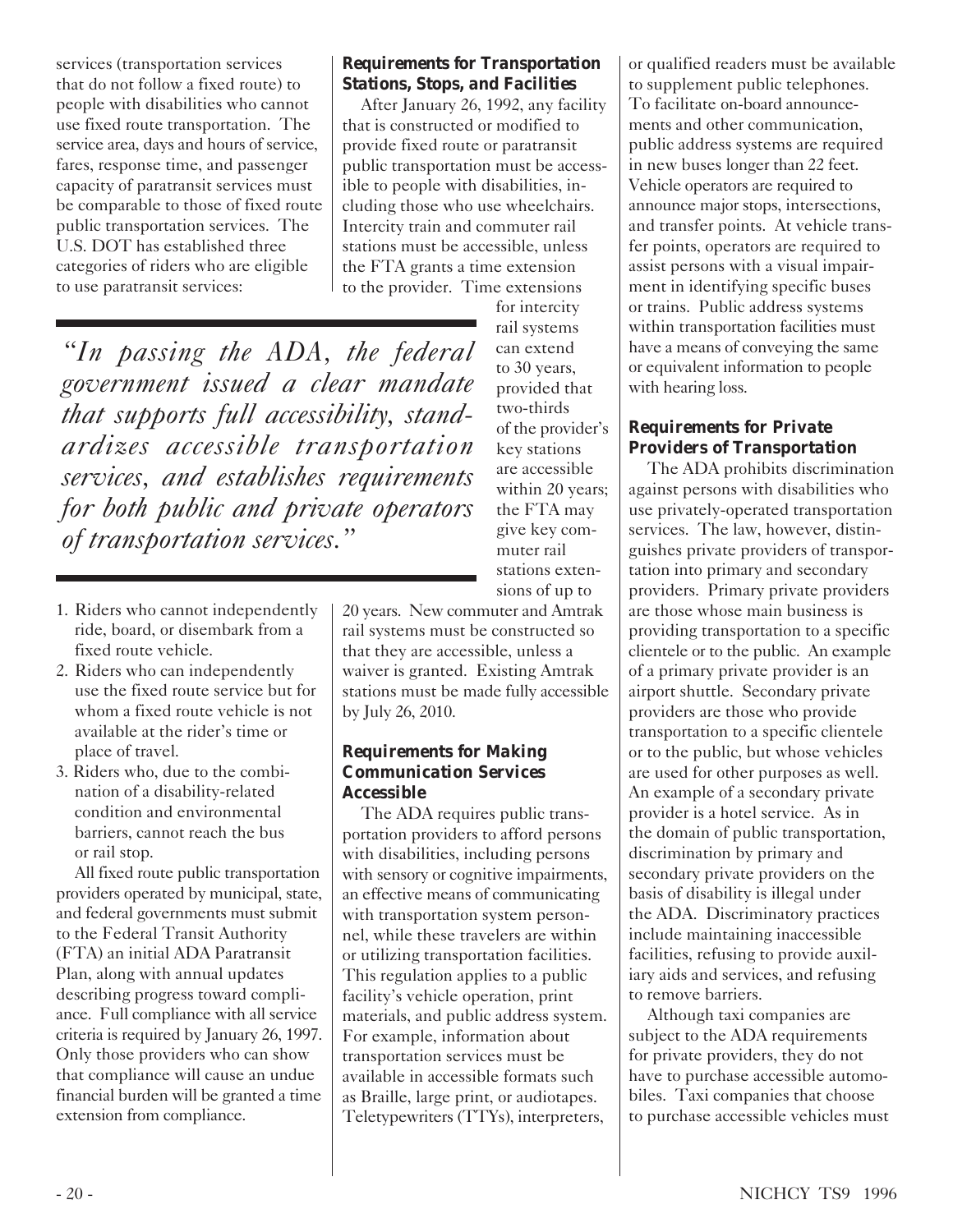ensure that the vehicles are truly accessible. Taxi companies may not refuse assistance to persons with disabilities in stowing wheelchairs or mobility aids during a ride or charge such people higher fares.

### *The Debate over Accessible Transportation*

The ADA resolves a long-standing debate over accessible transportation services between the disability community, which has argued that people with disabilities have a basic right to accessible fixed route transportation, and the transportation industry, which has argued that the cost of making transit systems fully accessible was excessive. For more than two decades, federal policy vacillated between these opposing views, creating confusion among state and local governments, transit systems, and the disability community. But in passing the ADA, the federal government issued a clear mandate that supports full accessibility, standardizes accessible transportation services, and establishes requirements for both public and private operators of transportation services.

### *Some of the Complications Associated with Implementing the ADA*

A law as fundamental and sweeping as the ADA is inevitably accompanied by complications. There are valid and serious problems associated with fully complying with the ADA, which are discussed below.

*Senior Displacement.* The ADA may well be the only civil rights legislation that may cause a loss of services to certain consumers. According to a recent study completed by the American Association of Retired Persons (AARP), many paratransit users who are senior citizens may be displaced by people with disabilities. According to the AARP study, one in five paratransit systems have

indicated that, given their limited financial resources, they may have to deny service to senior customers who, because they have no disability, are not eligible for ADA protection, so that the transportation provider can transport customers who fall within ADA eligibility standards.

*Operating Costs of Paratransit Transportation Systems.* State and municipal governments have expressed grave concerns about the costs of operating or hiring the paratransit systems that are required under the ADA. The uncertainty of obtaining funds, coupled with increasing demand for services, has made it difficult for many paratransit systems to meet ADA requirements. Some paratransit systems have requested waivers to delay compliance. These requests have been refused so far, but as the compliance deadline draws near, waiver requests are likely to be submitted and accepted more frequently. One way to lessen the number of people who use paratransit services is to train people with disabilities to use fixed route public transportation.

*Detectable Warnings.* The U.S. DOT regulations requiring detectable

warnings along rail platform edges sparked controversy in the disability community and the transit industry. These detectable warnings are placed to warn people

who have visual impairments of the proximity of the rail tracks. While transit systems did not argue directly against the need for detectable warnings, they have raised concerns about the maintenance requirements and safety of detectable warnings. Transit systems voiced concerns about the large monetary investment that installing detectable warnings would require, and noted that detectable warnings have had limited testing in actual use. At the center of this issue are the safety of passengers with a visual impairment and the high cost of installing detectable warnings. Despite these concerns U.S. DOT and the U.S. Access Board ruled in favor of detectable warning strips. Installation along key station platform edges was required by July 26, 1994.

### *Conclusion*

The goal of the ADA is to provide equal access to services for persons with disabilities. This goal has farreaching implications for the transportation industry. Transit systems nationwide have demonstrated a willingness to comply with the letter and spirit of the law, and the general results of enacting the ADA legislation have been positive. Financial uncertainties still abound throughout the nation's transit systems, however, and many people have noted that the ADA is an expensive federal mandate that comes without federally-designated funding. The task of

*"Transit systems nationwide have demonstrated a willingness to comply with the letter and spirit of the law, and the general results of enacting the ADA legislation have been positive. "*

> fully complying with the transportation requirements of the ADA rests largely in the hands of transit providers, who must apply innovative solutions to achieve full compliance and provide the disability community with fully accessible services.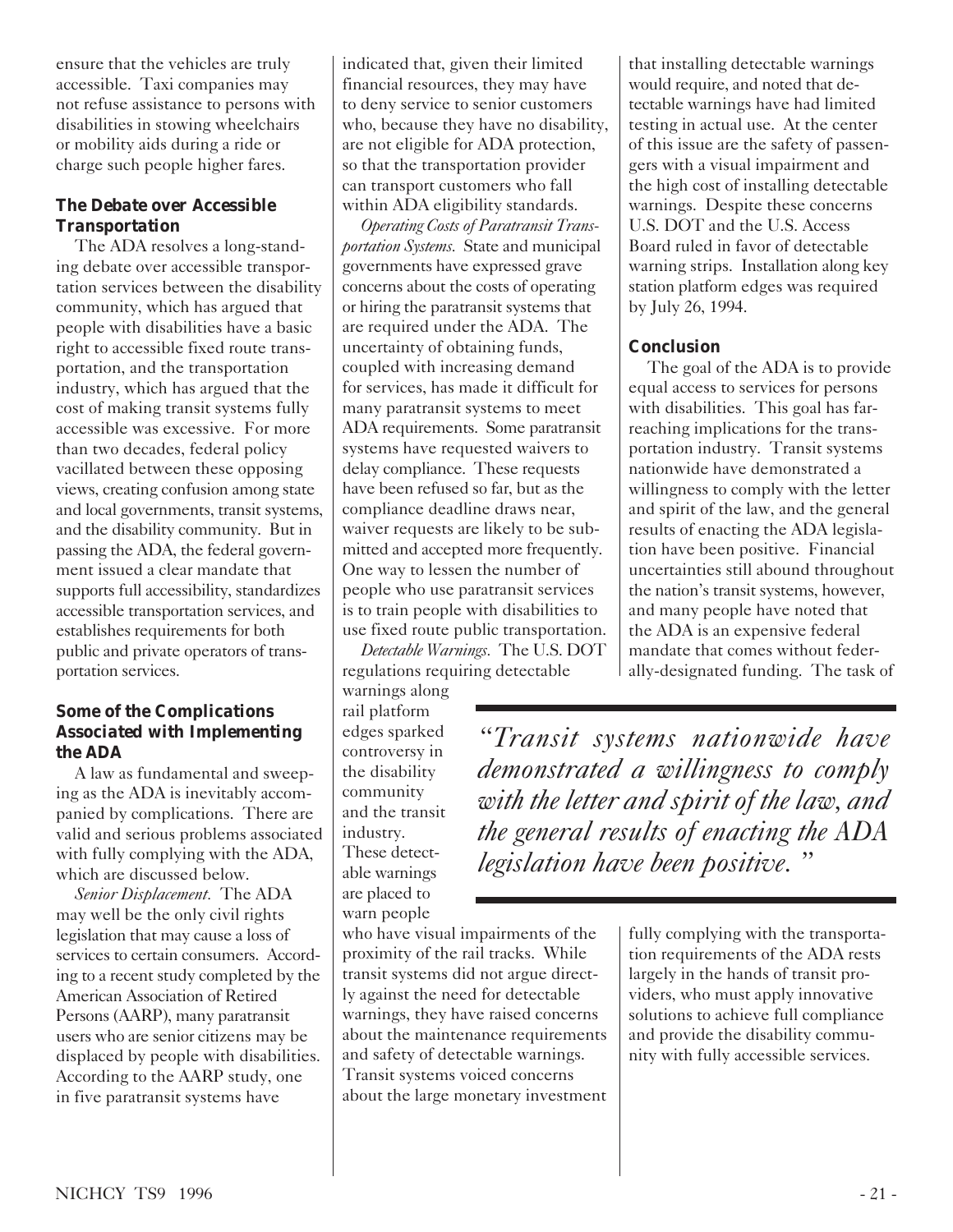### *Print Resources*

Jacobsen, W. (1993). *The Art and Science of Teaching Orientation and Mobility to Persons with Visual Impairments.* New York: American Foundation for the Blind. Available from the American Foundation for the Blind, AFB Order Dept., 11 Penn Plaza, Suite 300, New York, NY 10001 Telephone: 1-800-232-3044. (ISBN # 0-89128-245-9)

Moon, S. (1994). *Making Schools and Community Recreation Fun for Everyone.* Baltimore, MD: Paul H. Brookes. Available from Paul H. Brookes Publishing Company P.O. Box 10624, Baltimore. MD 21285-0624. Telephone: 1-800-638-3775. (ISBN# 1553)

Snell, M., & Browder D. (1993). *Instruction of Students with Severe Disabilities* (4th ed.). Colombus, OH: Merril Publishing. Available from Simon and Schuster, P.O. Box 11071, Des Moines, IA 50336. Telephone: 1-800- 947-7700. (ISBN# 002-413-7510) (Note: This book has a chapter dedicated to travel training.)

Uslan, M.M., Peck, A.F., Wiener, W.R., & Stern, A. (Eds.). (1990). *Access to mass transit for blind and visually impaired travelers.* New York: American Foundation for the Blind. Available from the American Foundation for the Blind, AFB Order Dept., 11 Penn Plaza, Suite 300, New York, NY 10001 Telephone: 1-800-232-3044. (ISBN 0-89128-166-5, papercover.)

Transportation Research Board (TRB). (1993). *Accessible transportation and mobility* (TR 1378). Washington, DC: TRB. Available from Transportation Board, Box 289,Washington, DC 20055. Telephone: (202) 334-3213/3214. (Note: This publication is technically written for an audience of transportation providers.)

West, J. (ed.) (1996). *Implementing the Americans with Disabilities Act.*Cambridge, MA: Blackwell Publishers. Available from Blackwell Publishers, P.O. Box 20, Williston, VT 05495-0020. Telephone: 1-800-216-2522.

### *Organizations*

#### *ADA in Action*

ADA (Americans with Disabilities Act) in Action are regional centers funded by the U.S. Department of Education, National Institute on Disability and Rehabilitation Research to provide technical assistance, materials dissemination, and training on the Americans with Disabilities Act. This 1-800 number will automatically connect you with the office that serves your region. Call and ask for their publication list. It has an entire section on Public Transportation.

*American Foundation for the Blind,* Information Center, 11 Penn Plaza, Suite 300, New York, NY 10001. Telephone: 1-800-232-5463. Web address: http://www.afb.org/afb. E-mail: afbinfo@afb.org.

A non-profit organization founded in 1921 and recognized as Helen Keller's cause in the United States, the American Foundation for the Blind (AFB) is a leading national resource for people who are blind or

visually impaired, the organizations who serve them, and the general public. The mission of the AFB is to enable people who are blind or visually impaired to achieve equality of access and opportunity that will ensure freedom of choice in their lives.

*Center for Transportation, Education, & Development,* University of Wisconsin Milwaukee, 161 West Wisconsin Ave., Ste. 6000, Milwaukee, WI 53203. Telephone: (414) 227-3337.

The mission of the Center for Transportation, Education, & Development is to provide quality education programs to transportation professionals. The Center provides noncredit continuing education that meets the needs of administrators, managers, supervisors, drivers, and consumers of transportation services. Their training sessions deal with subjects such as scheduling and dispatching, travel training, paratransit, passenger assistance, and cost containment.

<sup>1-800-949-4232</sup>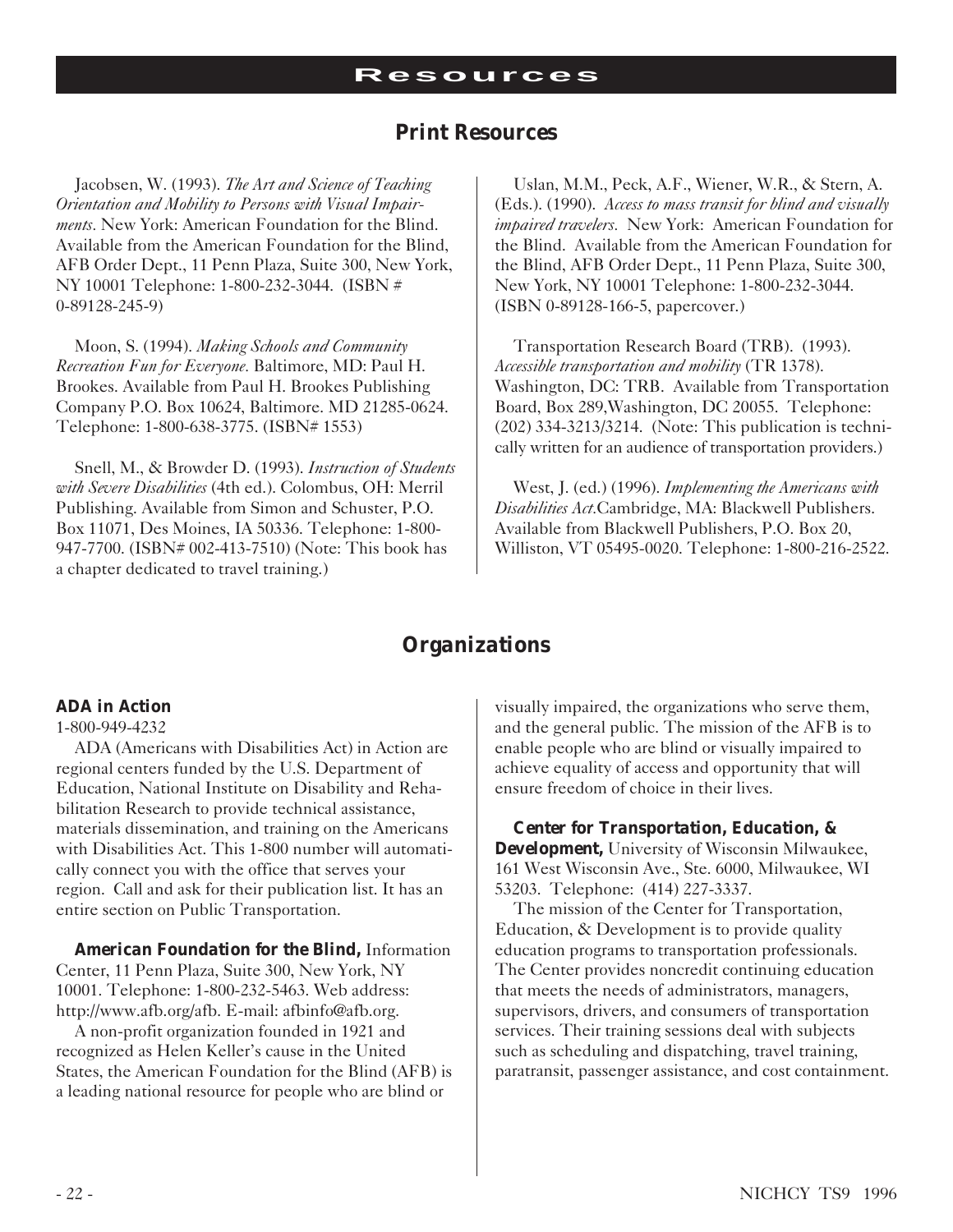### *Clearinghouse on School/Special Transportation,*

Sweetwood Foundation, c/o Serif Press, Inc., 1331 H Street NW, Suite 110LL, Washington, DC 20005. Telephone: (202) 737-4650.

This information clearinghouse provides its members in the school transportation community with an information exchange services. Also available are a newsletter, *Transporting Students with Disabilities*, bibliographies of existing reports, legislation, surveys, test results, articles and video tapes, and a library of additional resources.

### *Community Transportation Assistance Project*

(CTAP), c/o Community Transition Association of America (CTAA), 1440 New York Ave., NW, Suite 440, Washington, DC 20005. Telephone: 1-800-527-8279; (202) 628-1480.

CTAP is funded through a grant with the U.S. Department of Health and Human Services. It is a technical assistance and training project that includes a national transportation clearinghouse serving human services agencies, and provides technical assistance, electronic bulletin board services, peer-to-peer network, and training workshops and materials.

### *NYC Board of Education Travel Training Pro-*

*gram,* D. 75, New York City Board of Education, 22 East 28th Street, 3rd Floor, New York, NY 10016. Telephone: (212) 545-8031; (718) 266-0085.

For details on this program see page 10.

**Project ACTION,** National Institute for Accessible Transportation, 1350 New York Avenue, NW, Suite 613, Washington, DC 20005. Telephone: 1-800-659-6428 (Voice/TTY).

Project ACTION, Accessible Community Transportation in Our Nation, funded by the Federal Transit Administration (FTA) and administered by the National Easter Seal Society, is a national research and demonstration program established to improve access to transportation services for people with disabilities and assist transit providers in implementing the Americans with Disabilities Act (ADA). Call to get a copy of Project ACTION's extensive publication and report list.

*Rural Transit Assistance Program*, National Resource Center, c/o Community Transportation Association of America, 1440 New York Ave., NW, Suite 440, Washington, DC 20005. Telephone: 1-800-527-8279; (202) 628-1480.

RTAP is a program of the Federal Transit Administration (FTA) which provides information and technical assistance on all issues related to rural and specialized transit. RTAP has both a national program and state programs that work together in partnership. On the national level the National Resource Center offers training materials, technical assistance, and communications with the industry. Contact RTAP to get a list of your state's RTAP contacts.

### *Transportation Research Information Services*

(TRIS), National Research Council, 2101 Constitution Avenue, NW, Washington, DC 20418. Telephone: (202) 334-3250.

Transportation Research Information Services (TRIS) is a unique on-line computerized information file that contains both abstracts of completed research and profiles of research in progress. The TRIS mission is to acquire, provide access to, and disseminate reference materials for all transportation research projects and publications useful to administrators, engineers, operators, researchers, and other members of the transportation community. The TRIS can be accessed directly through DIALOG Information System File 63 or by contacting them directly.

### *US Architectural and Transportation Barriers*

*Compliance Board,* The Access Board, Suite 1000, 1331 F Street NW, Washington, DC 20004-1111. Telephone: 1-800-872-2253 (Voice/TTY); (202) 272-5434 (Voice/TTY).

Since 1973, the Access Board has been the only independent federal agency whose primary mission is accessibility for people with disabilities. If the Board finds that a building or facility is covered by the Act and does not meet accessibility standards, it tries to resolve the complaint; if the complaint cannot be resolved, the Board can take legal action to gain compliance.

### *University Transportation Centers Clearinghouse,*

Ann Marie Hutchinson, Pennsylvania State University, Research Office Building, University Park, PA 16802-4710. Telephone: (814) 863-3614.

The Clearinghouse collects research studies and publishes an annual report of the work of the various university transportation centers. They maintain a library and can refer inquiries to sources of studies and publications, and disseminate research results.